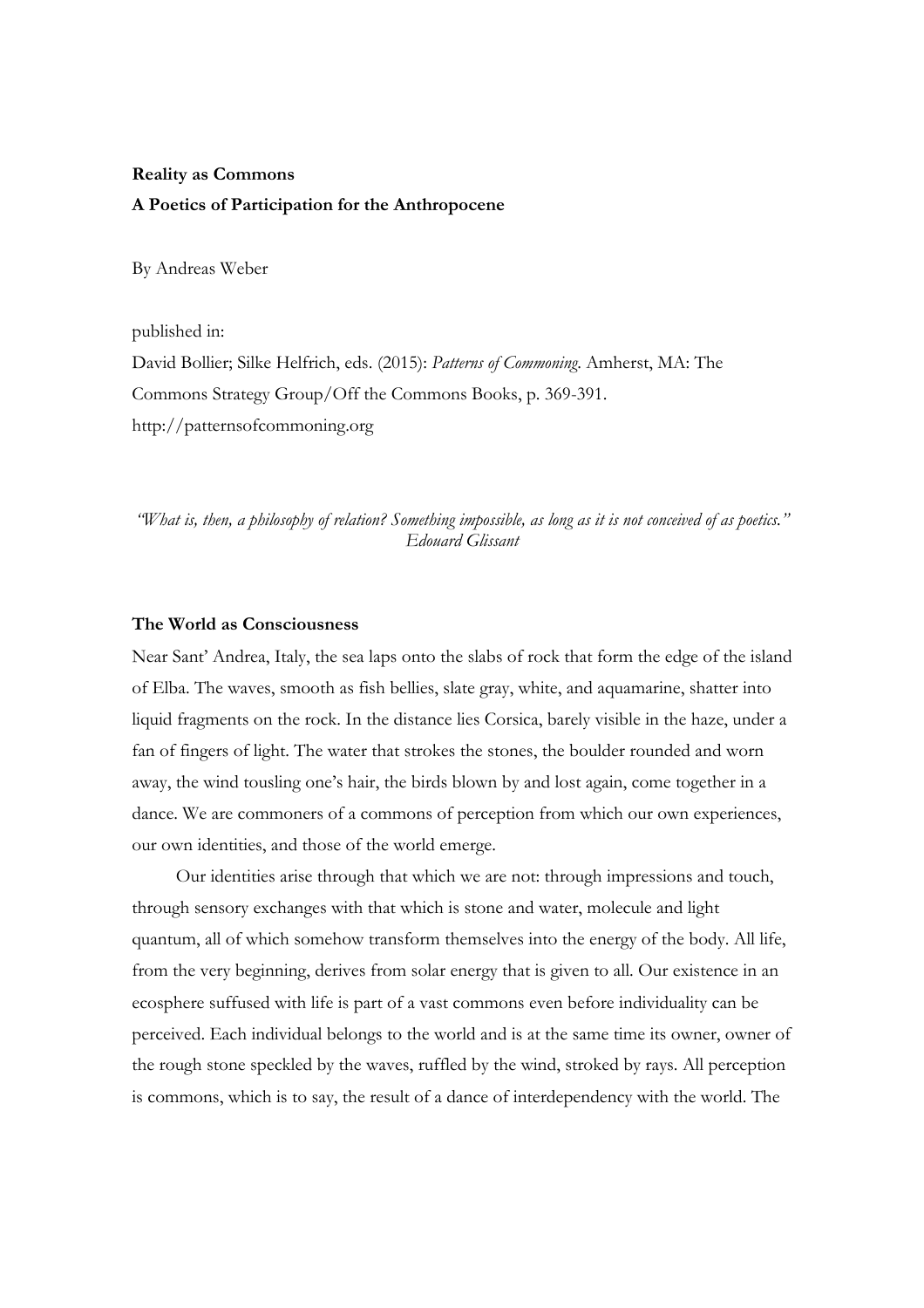world belongs to us completely, and at the same time, we are fully entrusted to it. It is only through this exchange that we become conscious of it and of ourselves.

#### **Beyond Humanism**

A new self-understanding that aspires to supplant modernity is currently developing. It is still in a state of flux, unformed in many ways. But often, it can be discerned as a struggle by humanism to overcome the limits of Enlightenment rationality. It questions the separation of the world into a sphere of humans and a sphere of things that consists of natural resources, animals, objects and ideas. Humans are no longer to be at the center – but the idea of nature as an independent order is also rejected.

Proponents of this type of thinking have given it various names – "Anthropocene," "Posthumanism," and "Metahumanism," among others. What they all share is an attempt to reconceive the relationship between humanity and nature, thus articulating the human in a different way. The proponents of this project – for example, the Italian philosopher and writer Francesca Ferrando – see "an urgency for the integral redefinition of the notion of the human" (Ferrando 2013: 26).

This quest will shift completely our understanding of ourselves and of the world we are part of. As a consequence it will also imply a reordering of the realms of politics and economics. If we do not see the world any longer under a duality of "human actors" and "natural resources," the boundaries between that which is being distributed and those who are using it, become blurred. In such a world, socioeconomics can no longer pursue only the goals of just and fair distribution because "producers" and "consumers" are often the same people. We can already witness this in the many commons now arising, and in those that have always been there and are now being rediscovered.

In other words, in the epoch of the Anthropocene and the posthumanist thinking it entails, a new metaphysics of "householding" is emerging, revealing how exchanges of matter and metabolites – and human meaning – are deeply intertwined. This is an astonishing opportunity to escape the dilemmas of modernity and to re-imagine our ontological condition. It might be compared to the great transformation occurring at the beginning of the Enlightenment period.

Seeking a new concept of what is human, numerous thinkers are doing away with the separations between humans and "nature," "nature" and culture, and body and mind,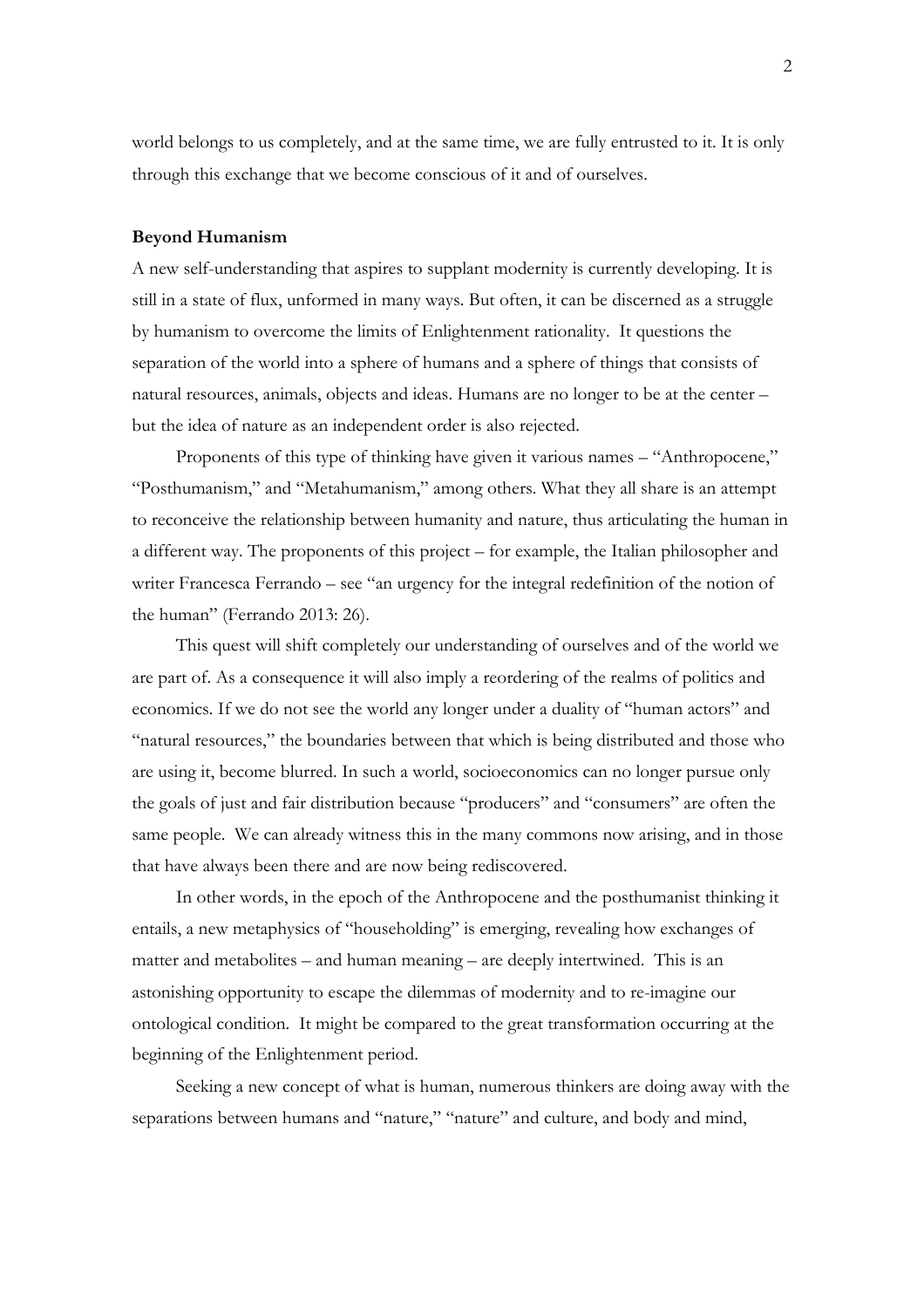which have dominated our self-understanding since the Enlightenment. New propositions are challenging these dualisms and, in turn, undermining the worldview that has given rise to the neoliberal "free market" economy and the biological ideology that all organisms strive to be "efficient." The old conceptual barriers that thwarted a more benevolent relationship between humanity and the rest of the living world can now be overcome, or at least the terms of the relationships can be shifted.

Today, we are not only in a time of economic or social upheaval, but also in a crisis of self-awareness; the very metaphors we use to describe our role in the world are inadequate. This crisis of normative perception and thought offers the rare opportunity to achieve a more balanced relationship between humans and the earth than was possible with thinking that presumes a human/nature separation. But our crisis today could also result in the opposite, namely, a more commanding, coercive vision of human dominance. Will a new form of anthropocentrism, a new toxic utopia, emerge from the current competition between perspectives? Will this worldview ultimately dominate natural history by comprehending the biological solely as an object of technical creativity? Will it treat the human as a derivative version of the cyborg – a perspective that some representatives of Anthropocene thought seem to believe? Or can we instead develop a comprehensive ontology of creative aliveness?

It is imperative to go beyond Enlightenment categories of thought to recover those currents of humanism that earlier, rationalizing streams of the Western world banished. It is equally important to evaluate some important new perspectives that contemporary thought are able to add, drawing upon co-creative perspectives in biology, anthropology and poetics. To date, the theories of the Anthropocene and Posthumanism do not sufficiently include the perspective of creative aliveness; this is the diagnosis of this essay. These theories still follow mainly the notion that the world can be accurately understood as a body of inert physical matter, or, that it needs human stewardship as a controlling agent or a "gardener" (Marris 2013) to fully reach its creative potential.

This essay challenges this belief by recovering the dimension that has been forgotten since the Enlightenment and has not yet been rediscovered in the Anthropocene – the radical philosophical practice and perspective of the commons, without which the relationship of humans to reality cannot be understood. I argue that reality, from which we are descended and through which we experience and engender ourselves, is itself a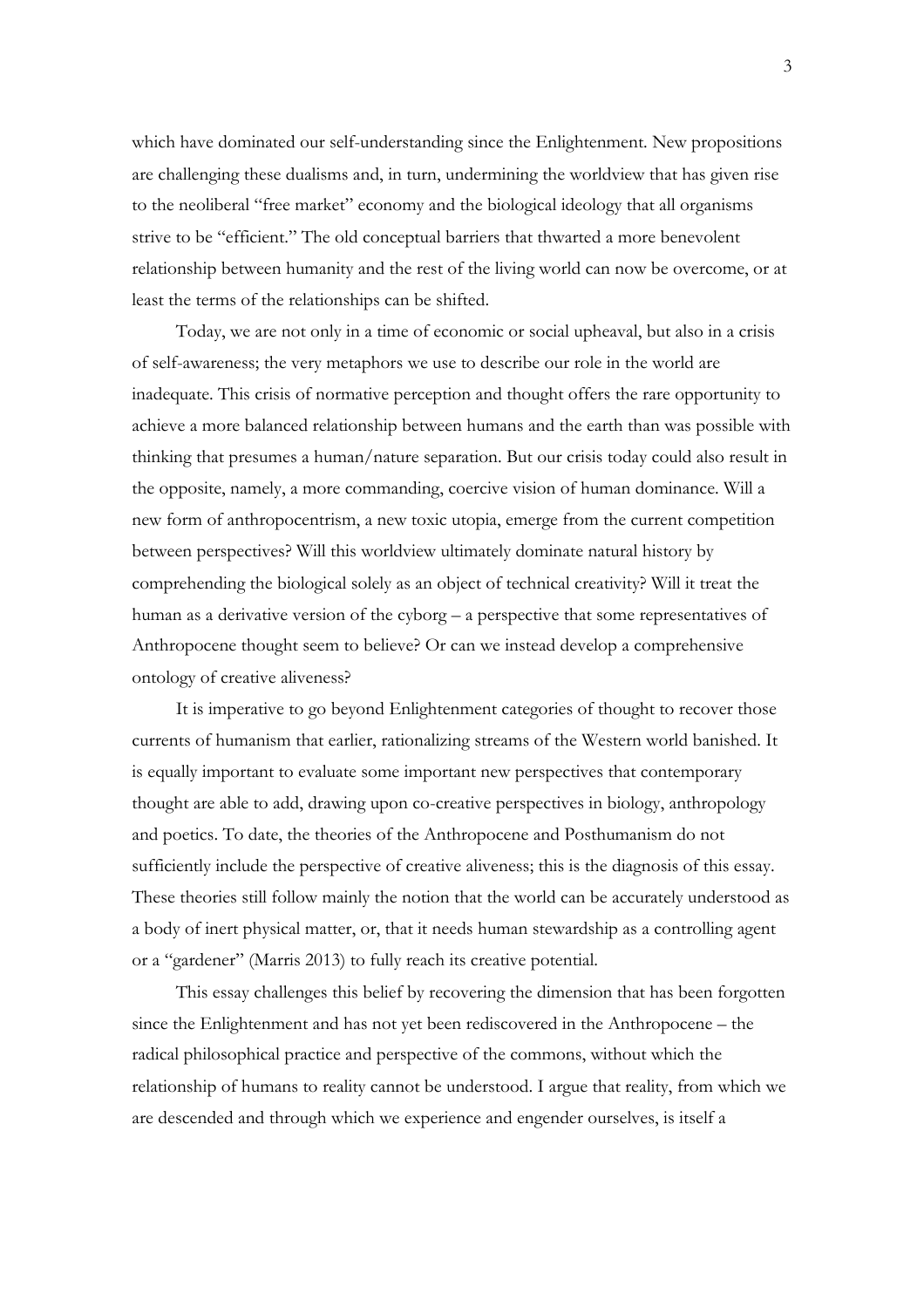commons that must be understood and connected to as such.

The commons of reality is a matrix of relationships through which aliveness is unfolding in ecosystems and history. It conveys the aliveness of biological and human communities from a perspective of metabolic dependency, exchanges of gifts, and the entanglement of actors within their vectors of activity. Living participants bring each other into being by establishing relationships (metabolism, predator/prey relationships, social ties), thus producing not only their environments but their very identities (Weber 2014).

Thus, the commons describes an ontology of relations that is at the same time existential, economic and ecological. It emphasizes a process of transformation and identity formation that arises out of a mutuality that is not only material, but also experienced. For humans, then, this ontology produces meaning and emotional reality. This process also encompasses what has recently been described as "conviviality" – "an art of living together (*con-vivere*) that allows humans to take care of each other and of Nature, without denying the legitimacy of conflict, yet by using it as a dynamizing and creativity-sparking force." (Alphandéry et al 2014).

In the following pages, I will attempt to describe a perspective of reality based on connecting *all* humans and *all* other creatures. I seek to shatter the familiar categories of "culture" and "nature," which are invariably seen by moderns as separate and distinct. The two realms are in fact one, if we can recognize that reality is founded upon aliveness as the critical, connecting element. Aliveness is not limited to "nature" or "culture." It is intrinsic to all social and biological systems. It has an objective, empirical substance and a subjective, tangible dimension, and it is always interweaving dimensions of matter with perception and experience (Weber 2013).

It is therefore essential that we elucidate a self-understanding of the Anthropocene from this perspective – an ontology of the commons. After all, without this perspective to complete the picture, the Anthropocene – the new epoch characterized by the dominance of human beings – would disregard a core attribute of reality. To distinguish the necessary new perspective from the technical rationality of the Enlightenment, I refer to this emerging perspective as *Enlivenment* – a theme that I explored in a previous essay (Weber 2013). Enlivenment is an ontology of aliveness, of coming to life, that is at once physical and intangible, and scientific and spiritual. It calls people to live in an unfolding natural history of freedom and self-realization.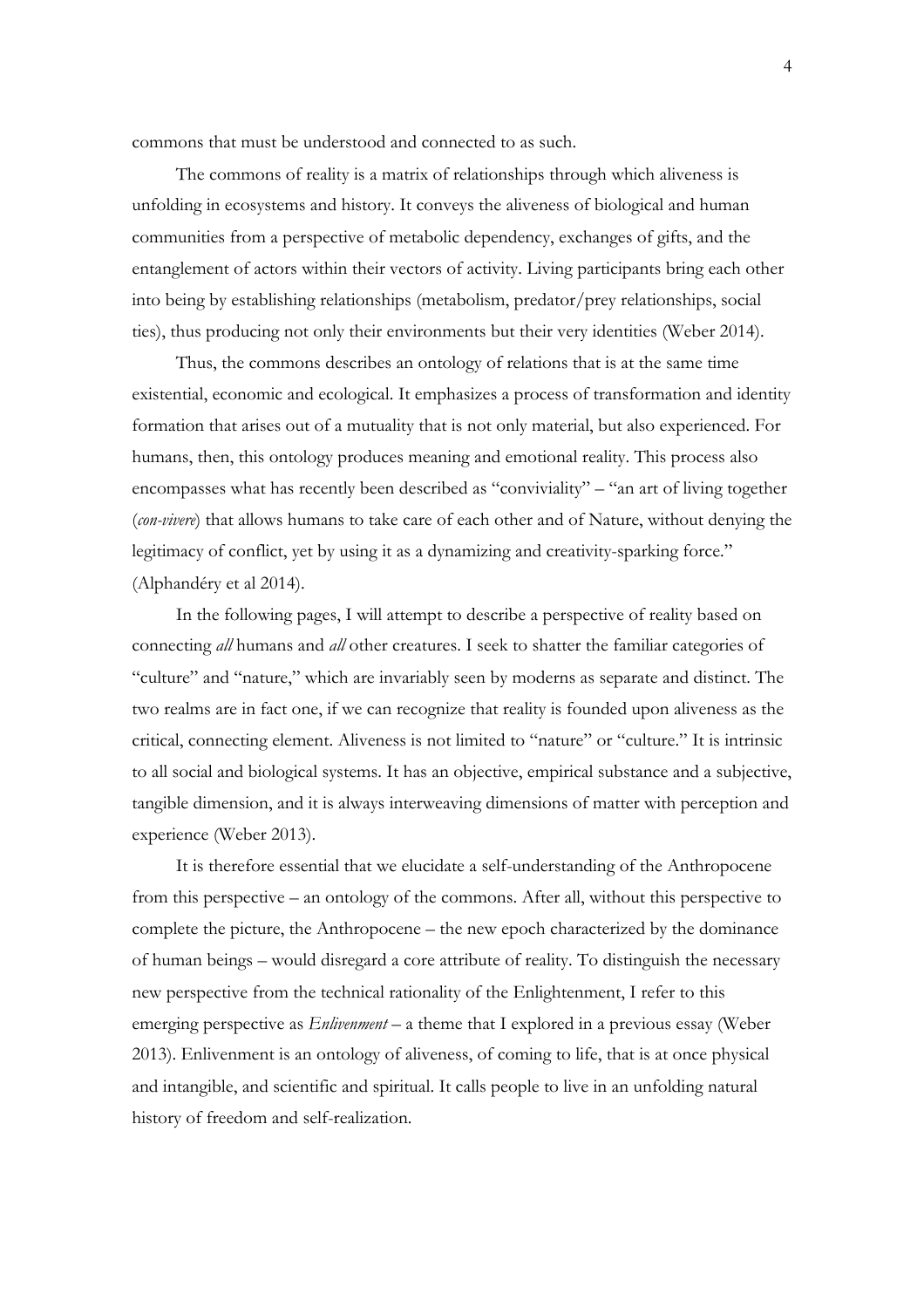#### **The Anthropocene Hypothesis as a Commodification of the Creative**

How, exactly, do the many, burgeoning posthumanist interpretations of our time fail to grasp the cosmos as a creative reality? Let us begin with the Anthropocene. Today, climate researchers assume that humans have become the defining biogeochemical force on Earth since the year 1800, more or less, and that the Holocene era, the phase that started with the last Ice Age, has ended (Crutzen & Stoermer 2000:17-18). Today, we are living in the "epoch of mankind", the Anthropocene. This hypothesis, of course, is not only a scientific finding about the history of the climate: it is simultaneously a cosmological statement about the status of human beings, one that eliminates the familiar division of reality into a sphere of human activity and a sphere of nature.

It is this variant of the Anthropocene hypothesis that is increasingly affecting our deliberations on how to achieve sustainability. Its focus is frankly solipsistic – how should we humans deal with other animals and plants, and what changes should *we* make to our economic system? But this view lacks a critical element – an account of the more-thanhuman world as a living reality. The Anthropocene hypothesis may help us overcome thinking that pits humans against nature, but it fails precisely in that endeavor as long as it celebrates humans as the masters of nature. Anthropocene thinkers often enthusiastically annex the planet into the sphere of culture in what appears like a philosophical equivalent of globalization; reality is re-cast to ratify the triumph of human beings over the natural world.

To be sure, our earlier concepts of "nature" are obsolete, but not in the sense that they would have to find their place in the human world. Rather, the Anthropocene is misguided because it projects human methods for solving problems onto a cosmos that is still not understood. It speaks from within the mindset of human power. Sustainability pioneer Wolfgang Sachs observes, "At first, the term 'Anthropocene' expressed the diagnosis of anxiety. Ten years on, it meant power of authority" – a methodology of domination (personal communication, July 21, 2014).

If we consider "nature" to be formed predominantly by culture and technology, the Anthropocene consummates the colonialization of elemental non-human creative forces that Western culture has dreamed of for centuries. In other words, Anthropocene thinking is proving to be a new, more extensive iteration of enclosure. To advance narrow human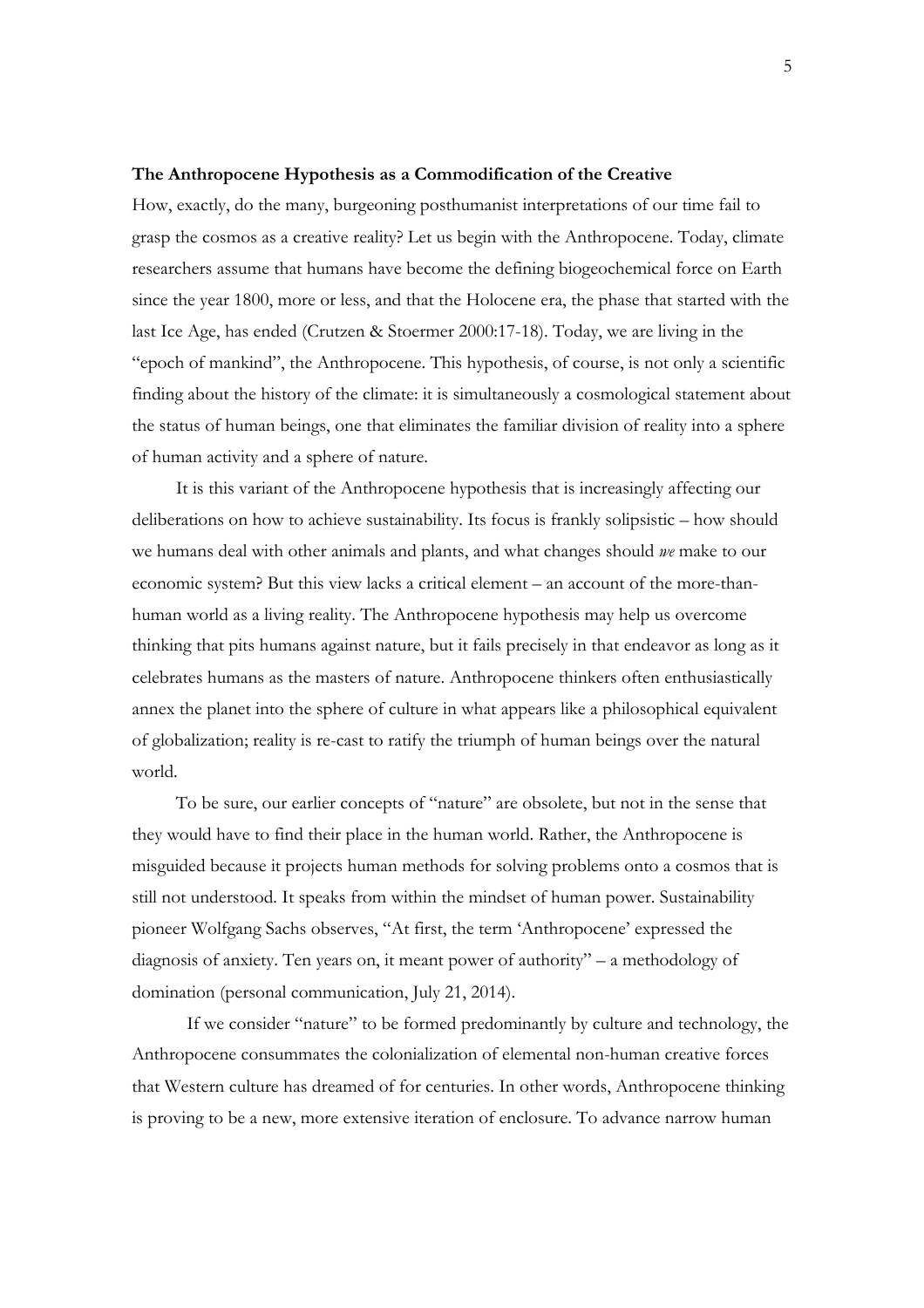purposes, it not only seizes control of self-organizing creative forces in nature (e.g., genetic engineering, nanotechnologies); it also seizes the self-organizing wild creativity within us.

Admittedly, it is hard to determine who is to blame for this habit of thinking, which is so deeply anchored in the self-understanding of the West as to be utterly invisible. We are not talking about a particular discourse, but the very foundation of our concept of reality. Forms of thinking and feeling that deviate from this sense of reality are hardly possible. Or they are considered "unscientific" and thus unserious. This subtle cognitive form of enclosure occurs with the best of intentions. Since the early modern period, the "Bacon project" has sought to achieve the separation of humans and resources. This is the quest for total self-empowerment of mankind that began with the British Renaissance scholar Francis Bacon's "novum organon" (Schäfer 1993). This project was intended to improve human life and keep death in check. The logic and appeal of this worldview remain very much in force today. In the realm of ecology, for example, humans often regard "nature" as an inert physical Other – or they may consider themselves stewards of natural systems and their functions, which are essential for our survival.

Yet this arrangement paradoxically deepens the gulf between what is human and the rest of the world. In the end, such a stance tempts people to conceive of everything non-human as a soulless physical resource. From here, it is only a small step to its actual transformation into a commodity, a saleable good that can be used however we wish. Once we adopt this orientation toward the world, all further enclosures seem as necessary and desirable steps. Every physical enclosure of wild and emotionally unbridled reality can be traced back to this separation of living entities from the living context of which they are a part – a separation that neutralizes the generative power of life itself.

This dynamic can be seen in the enclosures of commons in sixteenth century England, the patenting of the human genome and in the sterile, proprietary seeds produced by gene patenting. Such outcomes are the inevitable physical expressions of a conceptual dualism, as it were, that elevates a narrow human instrumentality over the essential wildness of reality.

## **Dualism as an Invisible Colonialization of the Soul**

This dualism is not a mere abstraction; it has been the driving force separating humans from the experience of creative vitality. It also lies at the heart of the historical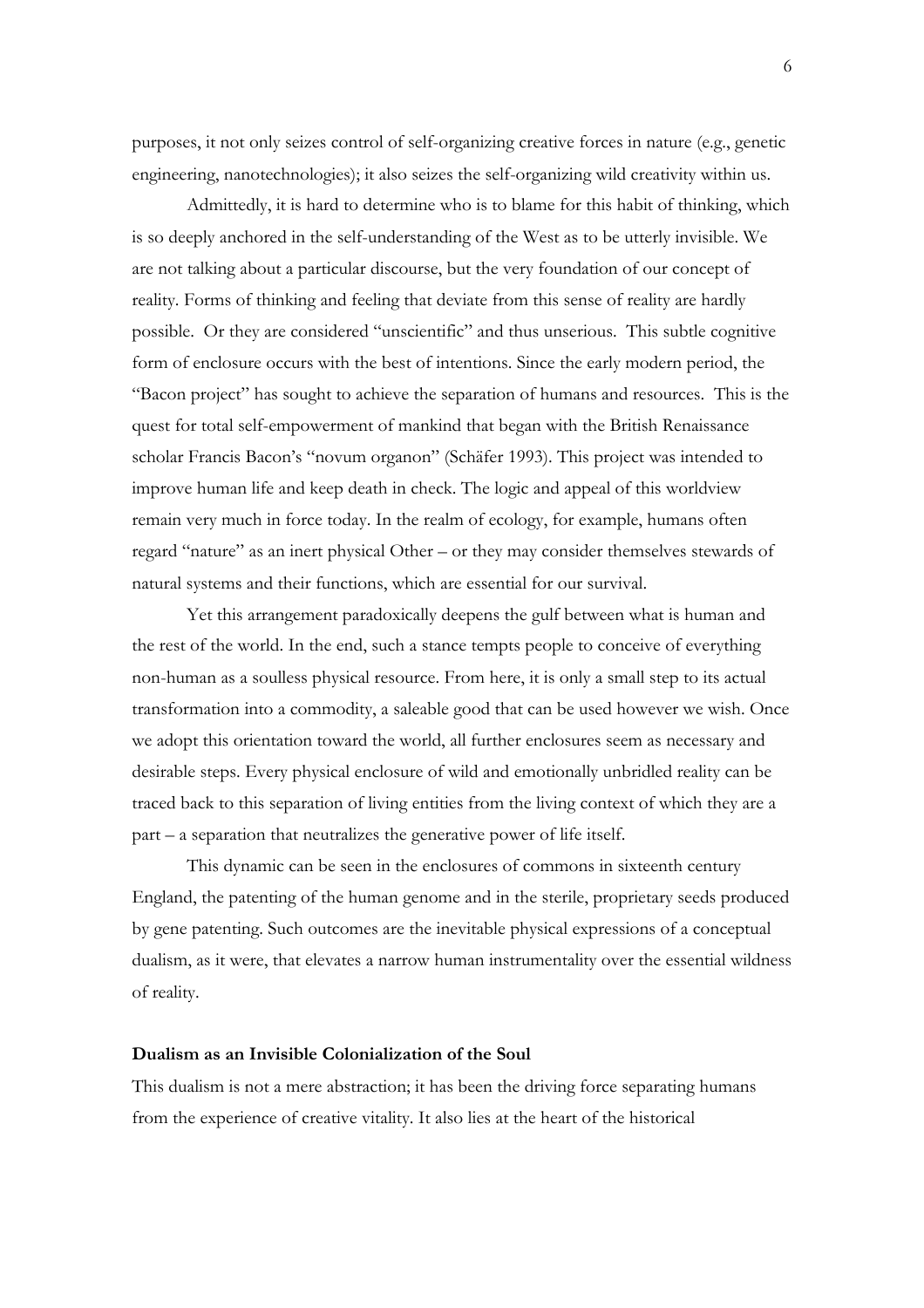Enlightenment idea that the world can become a habitable place only by means of reason, which itself is the basis for the logic of the market that also differentiates between actors and things. All of these phenomena have the same roots and are the consequence of an enclosure that is initially imaginary. The liberal market system, which makes a distinction between resources (which are traded) and subjects (who trade or who want to be supplied with things), is the product of this dualism. Dualism has appeal because it is a method for asserting control by dividing the world in two: an inanimate sphere ("nature") that is to be dominated and a sphere of human subjects ordained to assert control.

From this perspective, there is no difference between enclosure, commodification, and colonialization. All three not only attack living systems that have no single owner, they at the same time trample on the psychological and emotional identities connected to these resources. They are all attacks on "aliveness" itself – a capacity of life that is unavailable and incomprehensible to the dualistic mind. Therefore, they are also attacks on reality. In this vein, political scientist David Johns (2014:42) observes, "Colonialism is nowhere more apparent and thriving than in the relationship between humanity and the rest of the earth."

Actual action thus is always preceded by a tacit enclosure sanctioned by the deep assumptions of the mind. Enclosure usurps the categories of existence and disparages the concept of aliveness as well as the dimensions of experience linked to it. The practices of conceptual enclosure preemptively deny the existence of an unavailable Other, making it impossible to conceptualize and honor real, subjective experience. This Other is not only "nature" or a person from a foreign culture; it is *the experience* of a dimension of reality that can only be lived and not captured by rational conceptualization. This Other is the domain of physically experienced reality that precedes all conceptualization and colonialization: it is the bliss when we watch the sun rise or see a beloved partner or a young dog, or the dimension of meaning in a piece of work that benefits everyone and not just ourselves. It is the domain of what Manfred Max-Neef catalogues as "human needs" – the existential dimensions of healthy relationships to self and others (Smith & Max-Neef 2010).

Enclosure occurs through a type of thinking that ignores creative processes and the meanings of emotions, both of which originate in the body. Enclosure instead subordinates these feelings to "rationality," "stewardship," empiricism, discursivity and control. Such thinking culminates in the idea that "nature" and the body themselves do not exist, but are solely artifacts of culture. In modern culture, it is considered naïve to believe that "nature"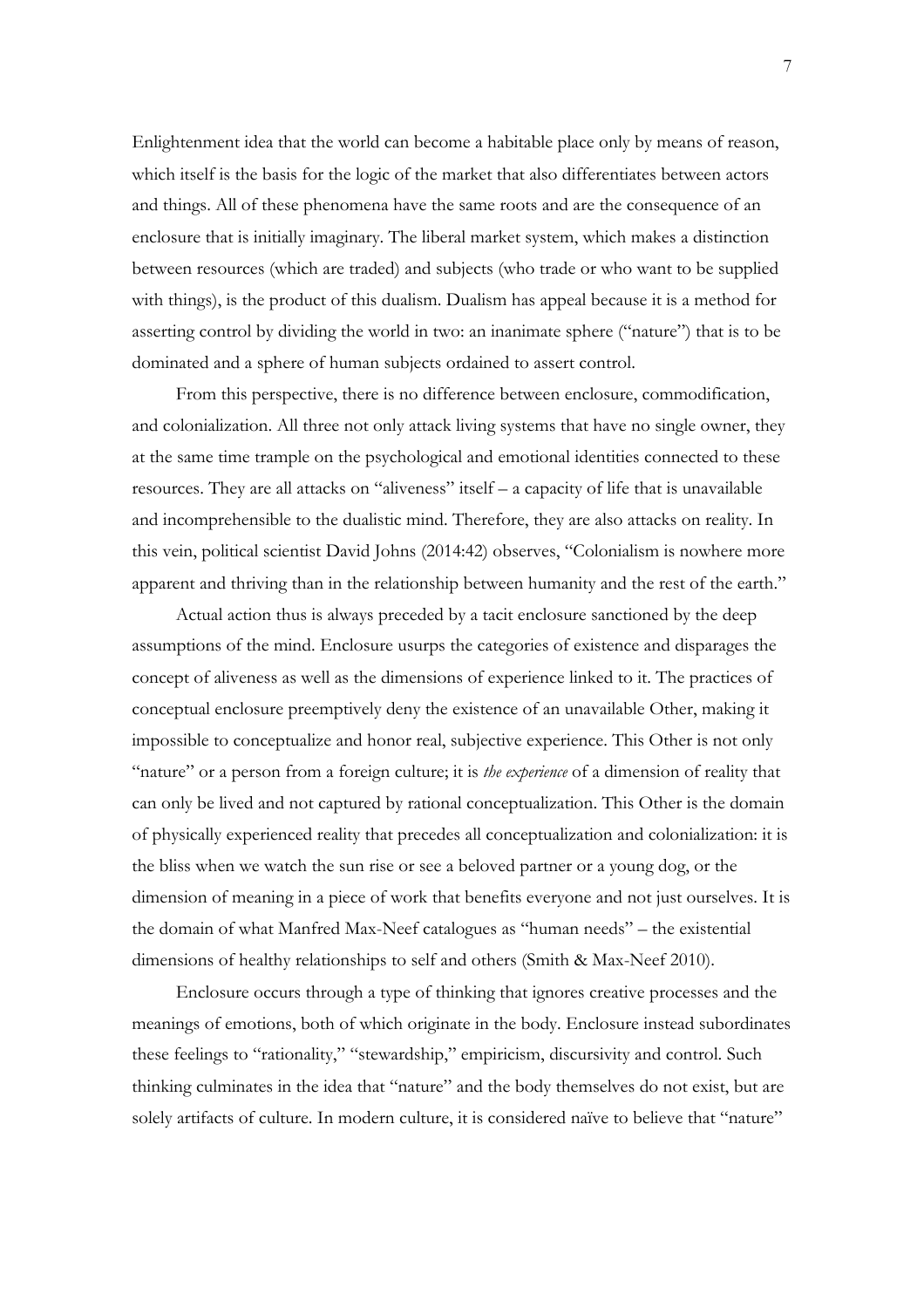can be experienced as a domain of creative unfolding, or that there is a perceptible kinship of being alive that is shared by all living things and which can be experienced. This reality is denied by our cognitive frameworks and language, resulting in what amounts to mental and spiritual enclosure. This colonialization of our innermost essence inescapably results in an "empty self," as biophilosopher David Kidner (2014:10) predicts. This de facto "empty self" is indeed diagnosed by many as a current psychopathological "civilizational narcissism" that marks our times.

In humanity's resurgent obsession with treating Earth as a raw, inert resource (e.g., geoengineering to forestall climate change, synthetic biology to "improve upon" nature, etc. ), the Enlightenment is pushing one last time for sovereignty over the cosmos. Here the Anthropocene is completely identical with Anthropocentrism. The old notions of human superiority, control and technical mastery are concealed by *equating* humans and "nature," putting them on an equal footing. Even a sophisticated theorist such as Bruno Latour falls for this category error when he reassures his readers, "The sin is not to wish to have dominion over nature but to believe that this dominion means emancipation and not attachment." (quoted in Shellenberger & Nordhaus 2011). Since people are in fact connected in relationships (with the Earth, with each other), the fallacy lies in attempting to dominate what embraces them in ways they do not understand; they are blind to reality and prone to act destructively.

Italian philosopher Ugo Mattei believes that even the act of dividing the world into subject and object results in commodifying both (quoted in Bollier 2014). The commodification of the spirit inevitably finds a warped expression at the real and political level. "Nature" is banished to the periphery of the human world even though it still nourishes and sustains us, produces everything we eat, and remains the wellspring of creative energy. Every separation into subject and object divides the world into two realms, resources and profiteers. This boundary is not necessarily between things and people (or between matter and creatures), but between that which is used up, and those who benefit from that consumption.

Thus, we are suffering not only because of the commodification of the natural and social world. We are suffering because our conceptualization of the world itself allows commodification as the sole way to relate to it. It is no longer possible to speak about the world in the categories of subjective aliveness. We are suffering because of the enclosure of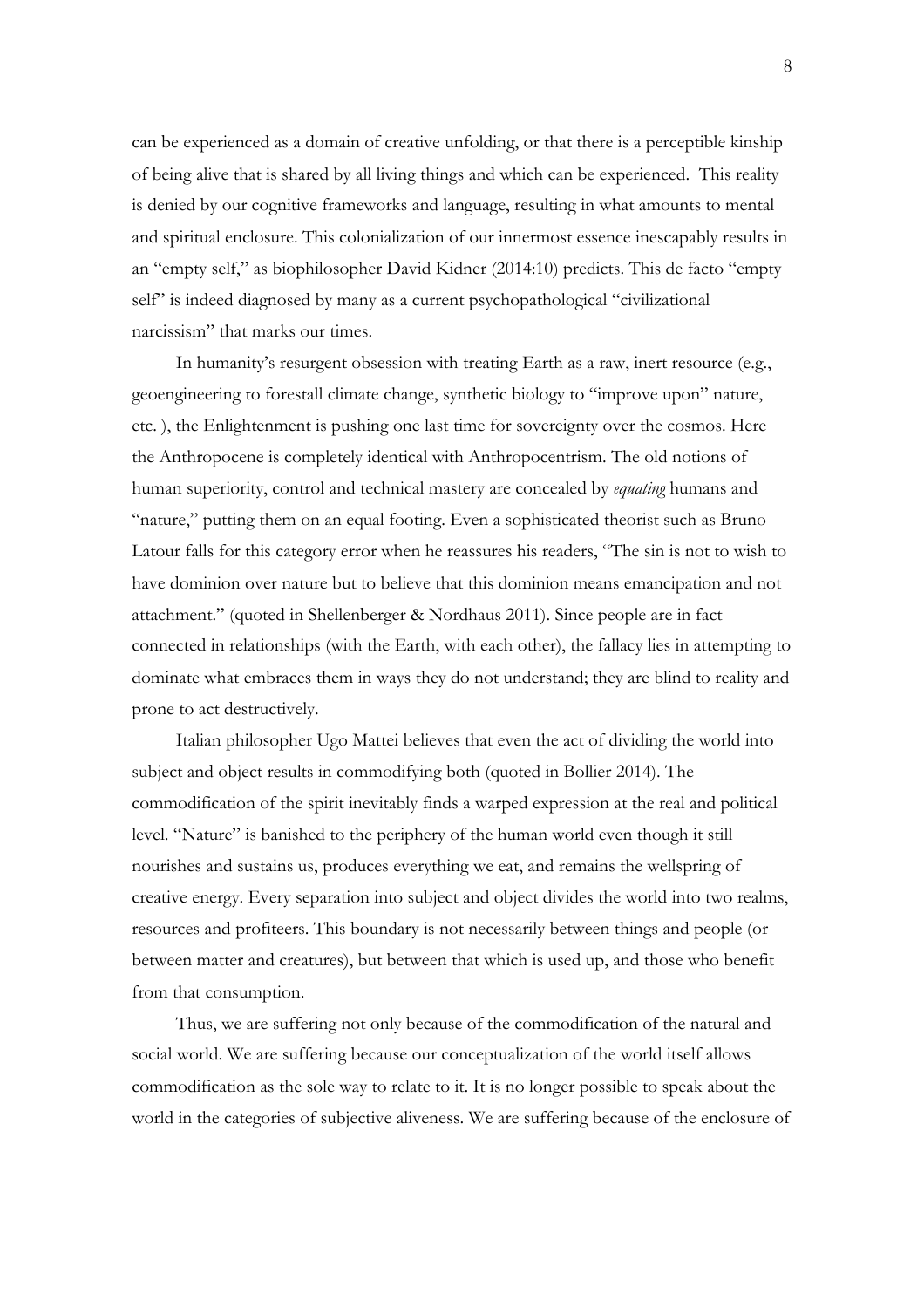the spiritual through myriad cultural fictions of separation and domination that falsely parse the world into an outside (resource) and inside (actor). Concepts such as strict cause-andeffect relationships, causal mechanisms, the separation of body and soul – all of them fundamental premises of Enlightenment thinking – result in our taking reality hostage. We colonize it by believing in the concept of a treatable, repairable, controllable world. Any experience that contradicts this enclosure of reality must be discounted or denied.

Yet hardly anyone is aware of the profoundly misleading taxonomic screens of our language and worldview. We can barely imagine the extent to which our view of reality is distorted by spiritual enclosure. We do not realize that the self-organizing nature of our everyday lives has disappeared from view – a dispossession far more radical than the one experienced by commoners locked out of their forests a few hundred years ago. We do not appreciate how conceiving of our own selves as biomachines has impoverished us as humans, and how treating our emotional feelings chiefly as "chemical imbalances" (to be corrected through pharmaceuticals) denies an elemental dimension of our humanity.

Cutting living subjects off from participating in the commons of reality and its mixture of practices and emotions, objects and aspects of meaning, is destructive in another serious respect: It blinds us to the nature of enclosure itself. As psychologists Miguel Benasayag and Gérard Schmit (2007:101f) observe, the overarching ideology of enclosure is an ideology of control and dominance, and a denial of enduring relationships. This systemic worldview is not simply unjust and dangerous, it brazenly defies reality. It is cruel because it violates the web of relational exchange which reality *is*.

Every metaphysics that separates humans from the world furtively transforms itself into an inhumane ideology. The ideology of enclosure is inhumane because it generates a hierarchy in reality, ostensibly for human benefit, by installing humanity as custodian of the rational, the protector of the ordered, the knight battling chaos. Yet reality is not chaotic. On the contrary, it simply embodies an order that we are not always able to discern. Reality is structured as a creative expression of living agents, both human and more-than-human. Its structure, however, is sometimes invisible because its systems cannot be universalized, regimented or monetized without destroying life itself.

# **Posthumanism as an Extension of Our Machine Dreams**

A flurry of new critiques are ostensibly seeking to break away from the dualisms of the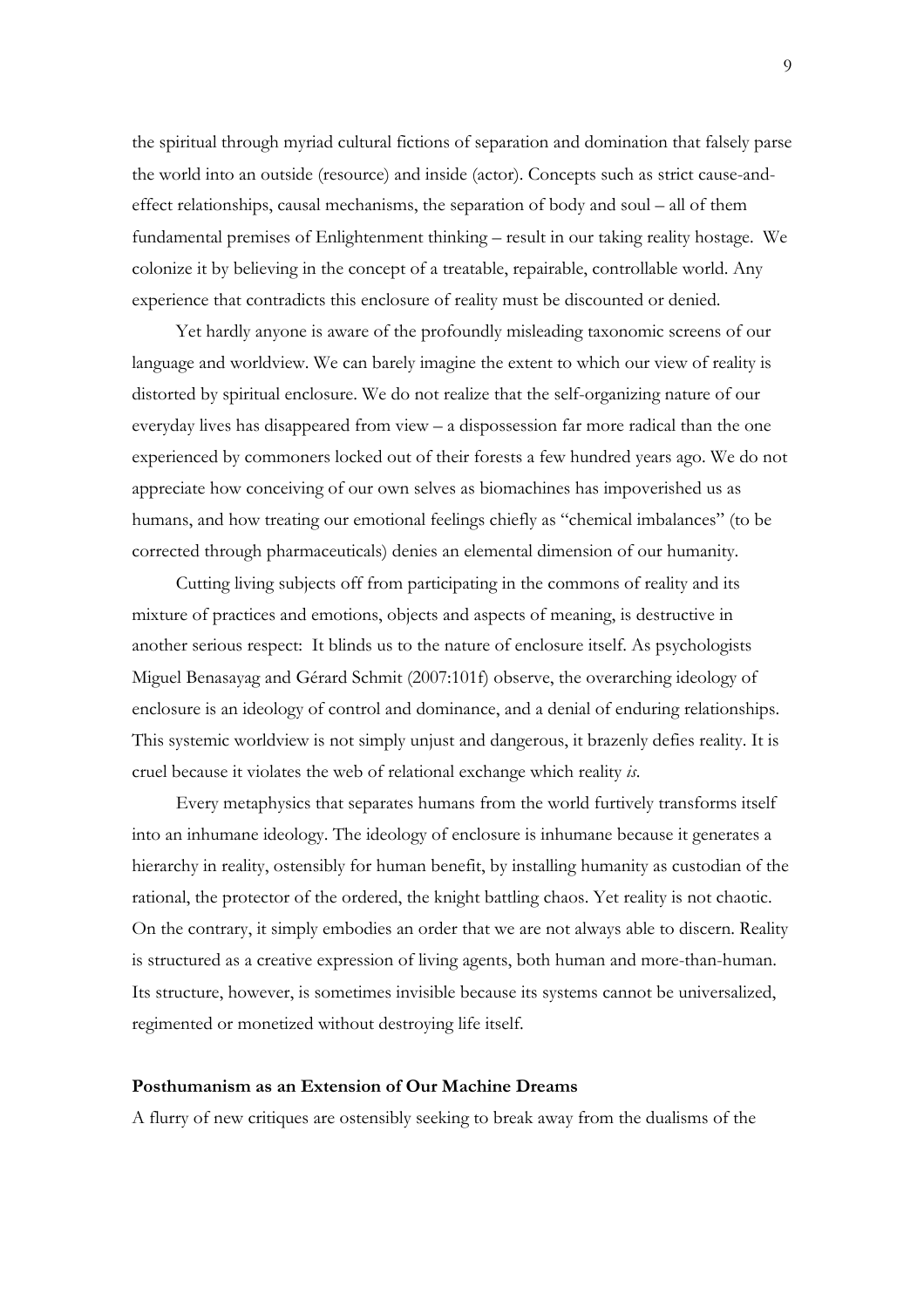Enlightenment by using "post" in their names – for example, postenvironmentalism or posthumanism. Regrettably, they do not really come to terms with creative reality. Instead they put forward hybrid versions of human nature that exist between "object" and "subject." But ultimately they are not rooted in the processes of the creative wild, but in technological artifacts made by humans.

Posthumanism is in fact fixated on machines. It is mostly about cyborgs and hybrid humans, and has little interest in grasshoppers, geckos or the integration of the natural and the social as we see, say, in indigenous communities' systems of thought. With the notable exception of the influential Donna Haraway, a feminist scholar who writes extensively about human-machine and human-animal relations, posthumanism wants little to do with other species. Posthumanism is oriented toward machines because they are our speciesspecific creations. They are artifacts that bear witness to this special feature of ours, namely being not only biological creatures of the cosmos, but also sovereign creators, controllers and engineers. Technical hybrids – i.e., humans whose cognitive abilities are enhanced by means of electronic tools or combinations of humans and machines – represent a type of the wild that fascinates many posthumanist thinkers. But a genuine posthumanism would recognize that we must imagine the de-construction of the machines as functional essence of what is human. The "function" of our hands, after all, is not just to pick up things, but to be able to sensitively caress a stone, a loved one's neck, or a black poodle's fur in the warm sun.

Posthumanism as now conceived still erects walls around a colony of abstraction. It strictly guards an enclave of rationality and shies away from the practice of living connectedness. And so except for sporadic lapses when the metaphysical fabric accidentally rips, posthumanism continues to overlook the enclosure of the living body as a place of experience, feeling and self. It fails to see itself as a vehicle for any sort of exchange with the Other. Every self-styled philosophy of emancipation is on shaky ground if it is not clear about the self-concealed enclosures of the wild that it commits against our selves, our thinking and our identities.

#### **Recognizing the Commons of Existence:****The Key to the Anthropocene**

The hypothesis of the Anthropocene, namely that "man and nature are one today," can be considered in a meaningful way only if it acknowledges a theory of reality as a commons. A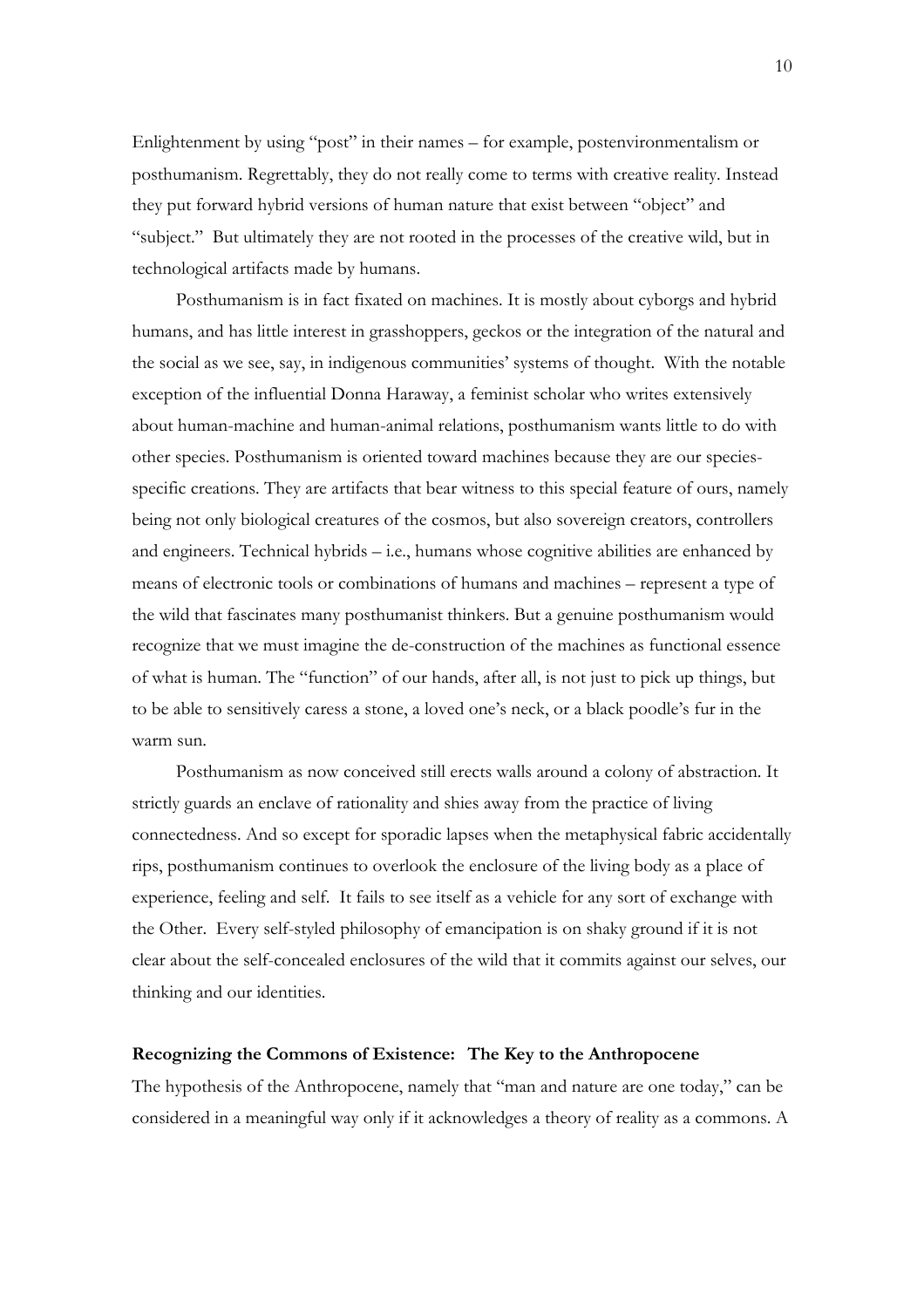concept of the Anthropocene can be fruitful only if we do not grasp it as yet another "epoch of humankind," but as an epoch in which the living co-creative reality of ecosystems becomes the foundation for how humans perceive and experience reality.

To this end, we must recognize reality itself as a commons that is pressing forward to unfold in a natural history of freedom. This history must embrace the role of the bodies and subjective experiences of all living subjects. The point is that commons are not only entities designed by humans. They are an existential, self-created necessity of all living exchange – i.e., of life itself. As theologian Martin Buber (1937) puts it, "all actual life is encounter". All reality, every act of perception which accesses and produces the world, is a negotiation, a creative transformation between two poles, each of which is at the same time object and actor.

Even in our absence, reality is a commons. We can approach it by shaping it according to a pattern of mutual giving and giving in return, and then witness the transformational ripples following from each act of giving. Human culture has the opportunity to shape the world as a commons as it participates in the web of interdependent living things, thus making the world more real. In the Anthropocene, this new perspective on natural history as the unfolding of freedom and depth of experience and expression should be put at center stage. This idea, not a narrow vision of human instrumentality, should explicitly guide our self-understanding and our economic and political agenda. Without such an orientation, we will continue to act destructively toward other living things and our planet.

As a philosophy and practice, commoning considers the coexistence of living things on this planet as a joint, creative process, one that increases the aliveness of the biosphere and the cultural sphere. Thinking in the categories of the commons actualizes an ontology that, while not fundamentally new in Western thinking, has been underestimated and suppressed for a long time. This ontology alone makes it possible for us to grasp the conditions of evolutionary reality in which we exist and then to play a constructive part in shaping the unfolding reality. The existential realities of the world have brought us forth as participants in the natural history of the cosmos and its social, metabolical, and existential dimensions; we in turn are continually extending and recreating this natural history. A commons is a way of entering into relationships with the world, both materially and conceptually. It does so without the usual dualistic concepts of the Enlightenment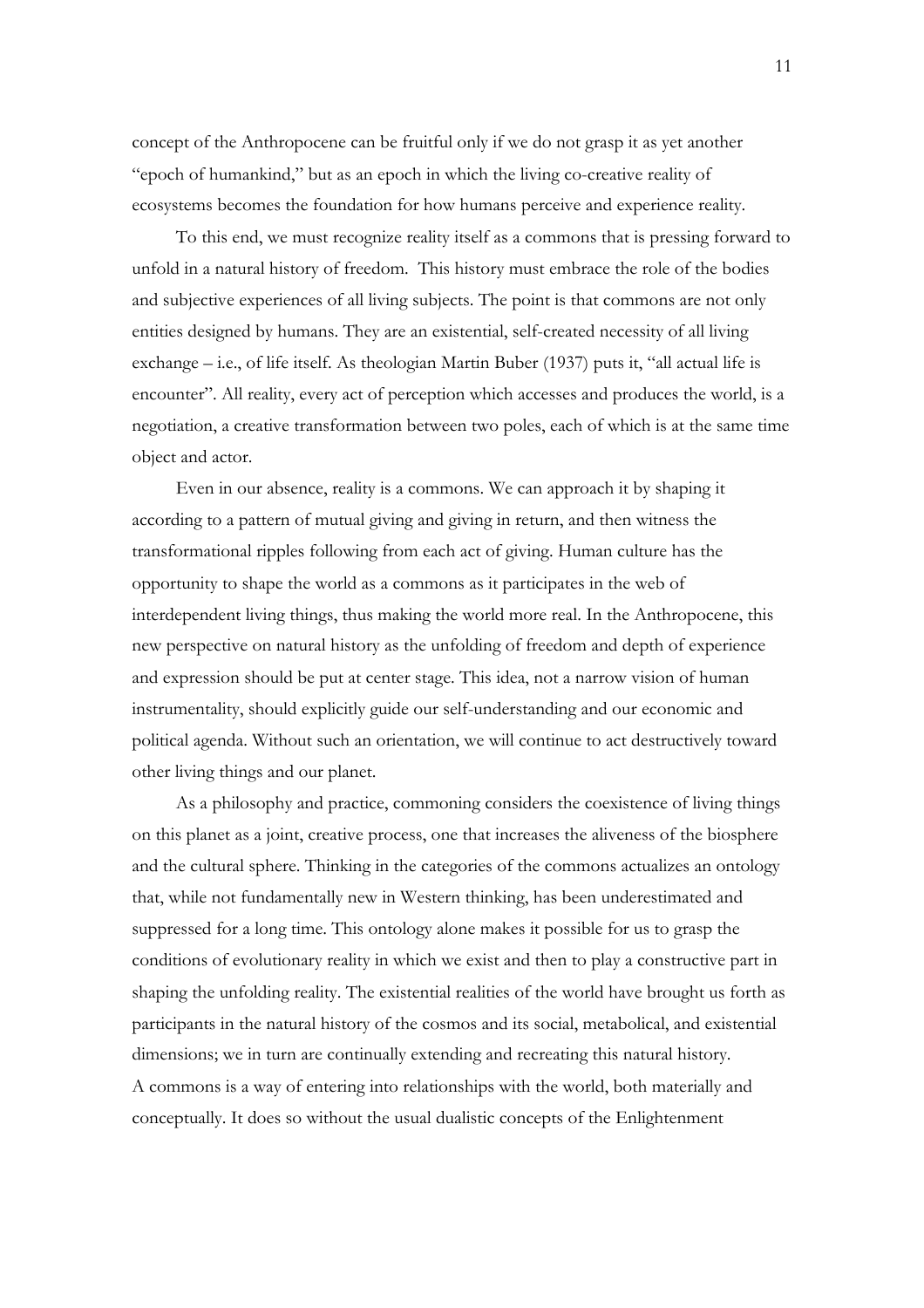(culture/nature, animate/inanimate, etc.) and it fuses theory and practice as one. Principles of acting are embedded in concrete, situational processes of conflict, negotiation and cooperation, which in turn alter reality and generate new situations.

All principles that animate this process are intrinsic to it and cannot come from "outside" of it. The principles do not fall into our laps, and no god, state or moralphilosophical process of any kind can posit them. At the same time, however, the process of commoning – and this is true of the commons of reality, too – is anything but devoid of rules. It follows the principles for how creative relationships arise among various counterparties and thereby create their identities, shape their bodies and determine their interests. Commoning is an ecological and evolutionary reality based on concrete interactions, which always have to mediate between the flourishing of individuals and the prosperity of the encompassing whole. In this sense, existential success always is a negotiation between autonomy and fusion. Its shape can never be codified because it is a living, dynamic process; existential success can only be lived.

In this reading, all commons are "posthuman." Our undeniable human agency is inscribed within a living system of other animate forces, each of which is both sovereign and interdependent at the same time. In commons, humankind does not hold arbitrary sway as a ruler, but as an attentive subject in a network of relationships. The effects of (inter)actions reflect back on those acting and all other nodes, animated or metaphorical – human subjects, bats, fungi, bacteria, esthetic obsessions, infections, or guiding concepts – are active as well. Every commons is a *rhizome* – a material and informal network of living connections which constantly changes as it mutates and evolves.

The innermost core of aliveness cannot be classified and negotiated rationally. It is only possible to be involved in experiences and creative expression. That is why the idea of the commons, which is fundamentally about real subjects seeking nourishment and meaning through physical, pragmatic, material and symbolical means, is the best way to describe a "posthuman" connection to the rest of the biosphere. For a commons is always an embodied, material, perceptible, existential and symbolic negotiation of individual existence through the Other and the whole. It is an attempt to echo the forms of order implied in the self-creating wild through acts of creative transformation, in response to the existential imperatives of the wild.

Each of these acts involves both self-awareness and material interactions. Each is real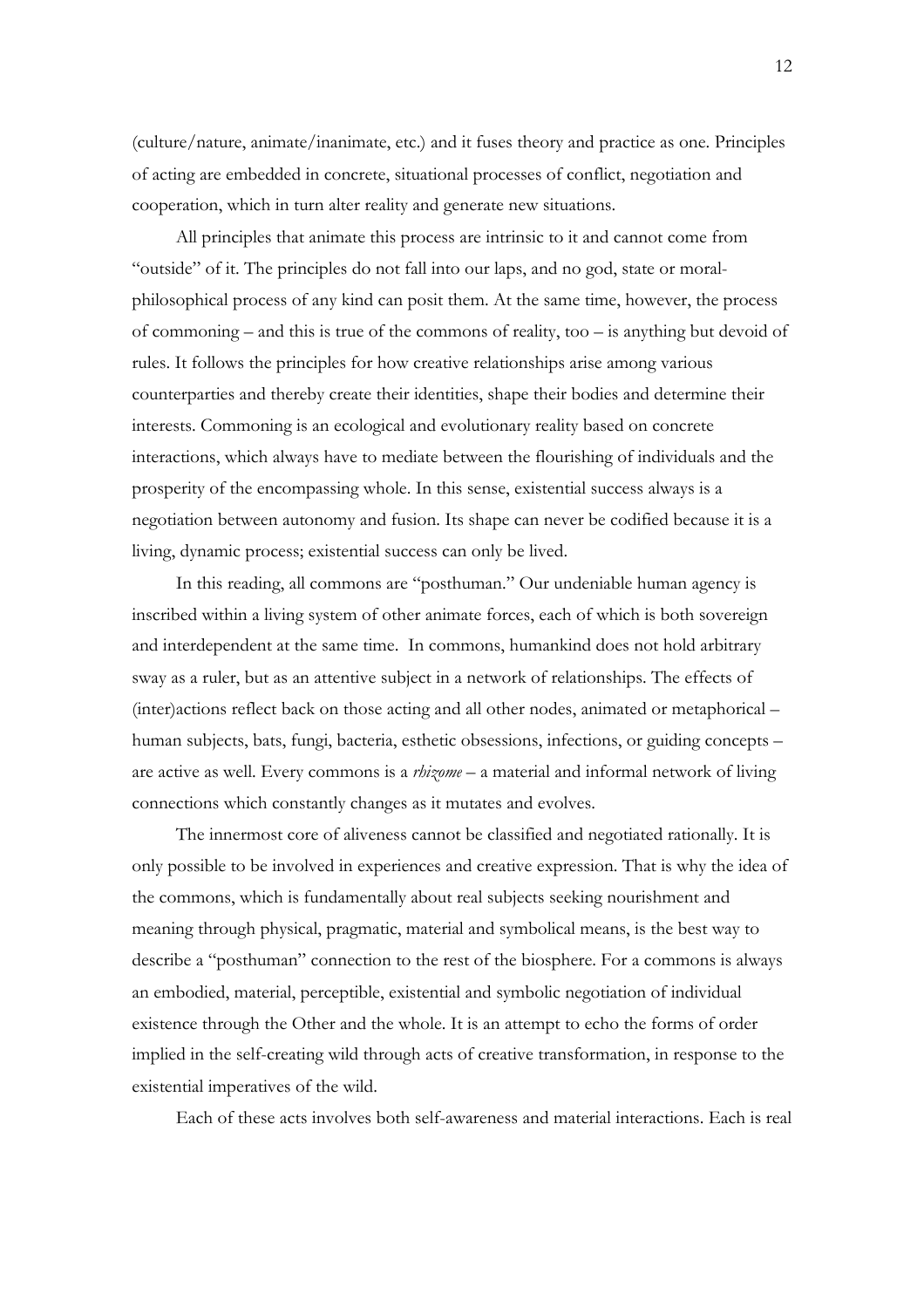and metabolic in that the participants of the ecosystem are linked together through the exchange of eating and being devoured, of taking and giving, and of subtly influencing the order of the whole and being influenced by it. This process is imaginative because it is triggered by the experiences of joy, fear and other feelings – which in turn are the basis for consequential actions and material changes.

The concept of the commons helps bridge – and transcend – the dualities that otherwise structure our self-awareness. It bridges the connection between the "natural" – the world of beings and species – and the "social" or "cultural" – the sphere of humanmade symbolic systems, discourses and practices – by generating an interdependent, organic whole. For this reason, conceiving of "nature" as a commons of living entities is also a way of understanding ourselves anew. It helps us see and name our biological and our social aliveness as an indivisible whole conjoined to the rest of the world.

An ontology that describes reality through the lens of the commons, in other words, makes it possible to focus on aliveness as both a conceptual idea and experience. Therein slumbers the opportunity to arrive at a new, relational understanding of ourselves and the world. Going beyond "objective" structures, algorithms, and cause-and-effect scenarios that look at observable external behaviors, we can also take account of the internal feelings of the actors (which are motive-forces in their own right), and thereby escape the sterile dualism that has crippled the Western mind for so long.

The Anthropocene can reconcile and integrate humans and "nature" only if we comprehend that we exist as agents who are continuously transformed in a process that is both material and filled with meaning – a process that experiences itself emotionally and reproduces itself creatively, and in so doing generates and expresses ever more complex degrees of freedom (in a larger context of dependency on other living systems).

In this sense, "nature" and "human" are aligned and quite literally identical. Both rely on "imagination" to produce a world and self-reproduce themselves. Our identities are rooted in the uncontrollable wild and in creative self-organization, neither of which can be entirely subject to control or "stewardship." Such control (even when asserted through enclosure) cannot prevail ultimately because the instruments of control that we devise are themselves built on "uncontrollable forms" – wildness – which remain beyond strict control and understanding. So while humans may "dominate" "nature" in ways that posthumanism celebrates, conversely, we humans are grounded by forces of wildness that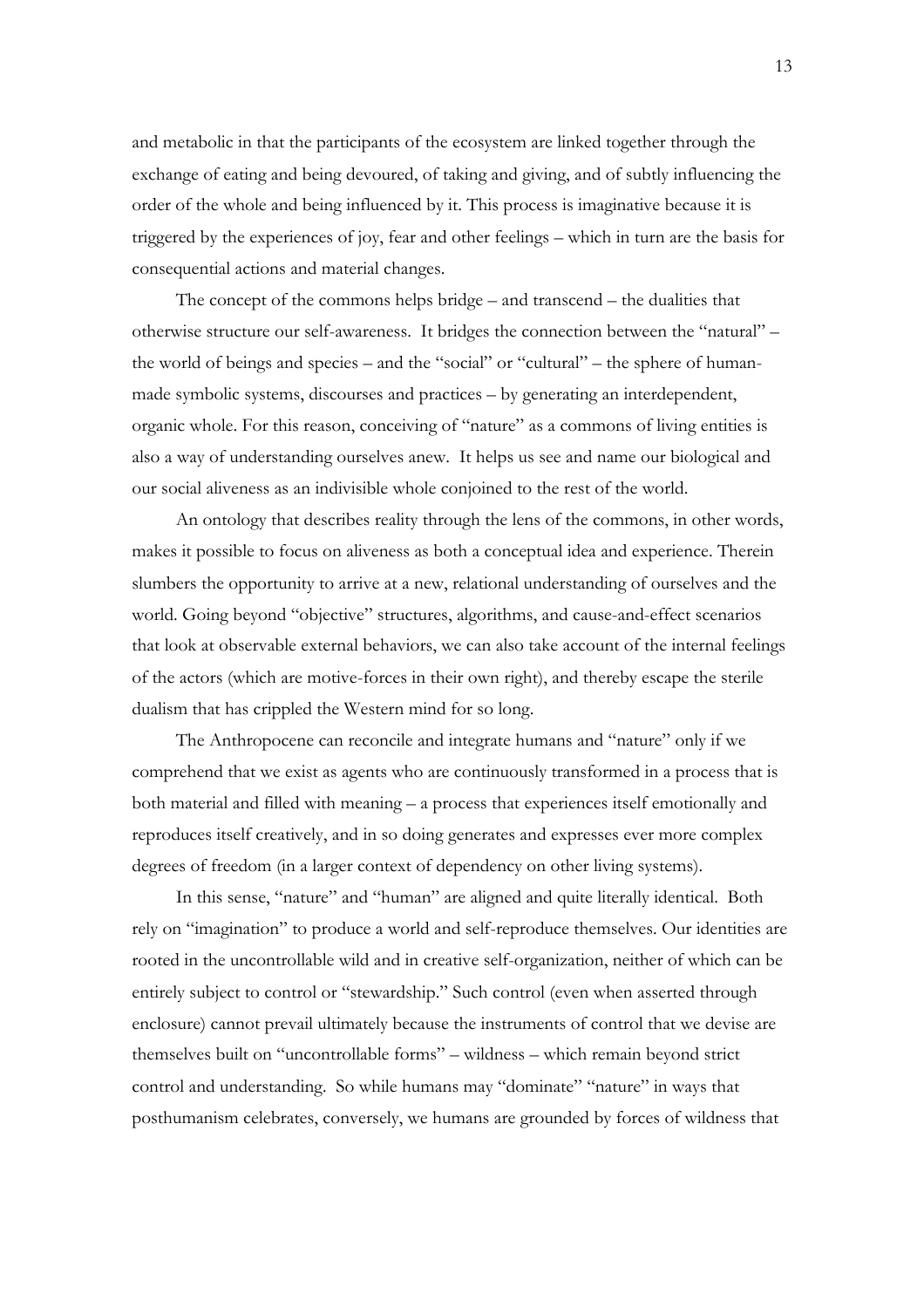ultimately cannot be subdued and mastered through cultural control because culture relies on them as the basic principles of creation, self-organization and co-creative relations.

In regarding reality as commons, we do not resolve the contradictions of existence by reducing them to one aspect – only mind, only matter, only discourse, only market. We neither seek anything such as a higher synthesis – the classic, devastating response to the paradoxes of existence ever since Hegel and then his student Marx, who promised a contradiction-free, higher state of being that drove utopians mad in violent anticipation.

The mundane reality is that true being is "higher" and "lower" at the same moment. And for a simple reason: *What is alive resists any and all synthesis*. Inner, immaterial and experiential identity, coiled within a material body, is itself the greatest paradox. This identity, which becomes real only through a body, has no separate physical mass and occupies no space. And yet still it profoundly alters the physical world and space through a continual and self-referential process.

This dimension of living reality should follow a "dialogic" rather than a binary logic, as French philosopher Edgar Morin claims. Morin's dialogic does not try to eliminate contradictions but explicitly seizes them to illuminate the point. Living reality is a logic of dialogue and polyphony, of encounters, conversations, mutual transformations and interpretations, in the logic of negotiation and striking compromises (Morin 2001:272). It is this stance of negotiating, adapting and enduring that has determined the way in which humans have dealt with the commons since time immemorial. It is what is called commoning.

#### **Poetic Materialism**

The Anthropocene lacks the understanding that any exchange – of things (in the economy), of meanings (in communication), of identities (in the bond between subjects) – always has two sides: an external, material side and also an internal, existential side in which meaning is expressed and experienced. *Reality is creative and expressive precisely because it never lets itself be reduced to one of these sides.* Since all processes are founded upon relationships that convey meanings (which all subjects experience as emotions), the most appropriate way to formulate such a reality is through the idea of *poetics*.

The poetic dimension is the world of our feelings, our social bonds, and everything that we experience as significant and meaningful. Poetics is at the same time symbolic and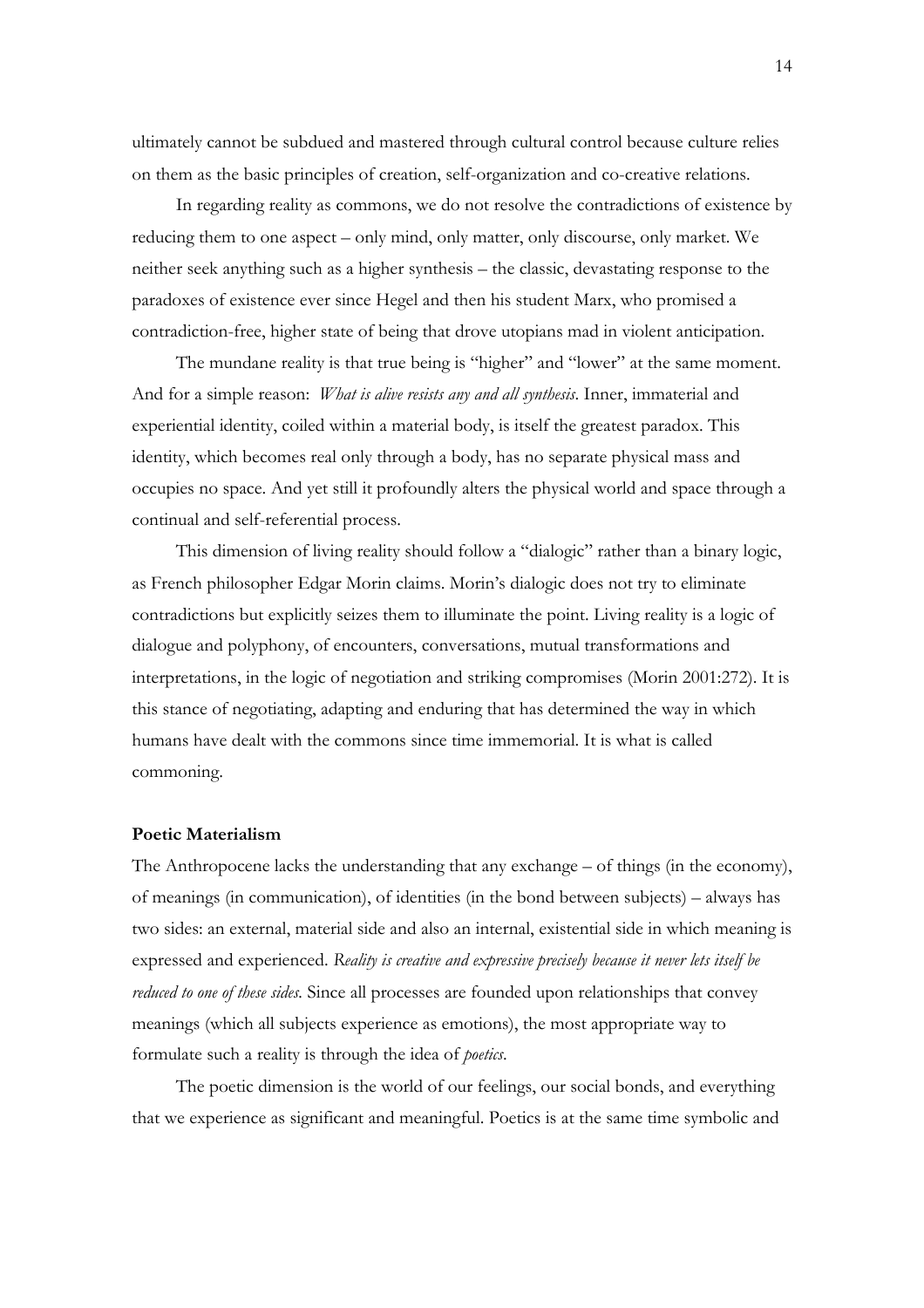material and therefore it is inextricably linked to social communication, exchange and interactions with others and the environment. Poetics describes the world that we experience in the perspective of the first person – the world in which we are at home in an intimate way and the world that we seek to protect through political arrangements. Economic exchange, which is always a meaningful householding among living beings, also takes place in this world described by a poetic reality.

In our time, the great discourses – empirical rationality, human freedom as a rational actor, instrumental reason in economics – are being exposed as deficient, provoking a mad scramble to salvage them as coherent perspectives. The real issue of our time, then, is to activate a new language. After 300 years of Enlightenment thinking, the challenge is to redefine aliveness and humanity within it by complementing *techné* with the concept of *poiesis*. *Techné* means explainability, analysis and successful replication. *Poiesis*, by contrast, means creative self-realization – an element that brings forth reality, that cannot be suppressed, and that can never be sufficiently understood to be successfully controlled.

In the end, everything is *techné* in one sense – but in another, everything is also *poiesis*. *Techné* is cause and effect, control, management, understanding, exchange. *Poiesis* is inner goal-directedness, bringing forth oneself, giving oneself over, self-expression, feeling, and accepting. *Techné* is planning and sustainability. *Poiesis* is the "wasteful" promiscuity of creation. Life needs both. Reality is both. Creative transformation grows out of the tension of this contradiction without ever resolving it.

Perhaps one could call such a perspective *poetic materialism*. Any thinking in relationships can take place only in form of poetic acts. Living relationships, however, organize themselves only among bodies which constantly transform themselves, which grow and decay. In systems in which change occurs dynamically as participants seek to negotiate and transform each other, experience cannot be expressed as a fixed identity, but only as the transient expression of one through the other – in other words, poetically.

The poetic dimension is simultaneously a modification of the individual and a modification of the whole. It becomes distinct and visible in an individual only through forms of experience and symbolic expression. In this sense, as a poetics of relationships defines the individual reality, and a poetics of relationships can be understood as a commons, reality appears to the individual as a commons. Systematic thinking joined with the lived practice of commons – commoning – are based on a poetics of relations. Their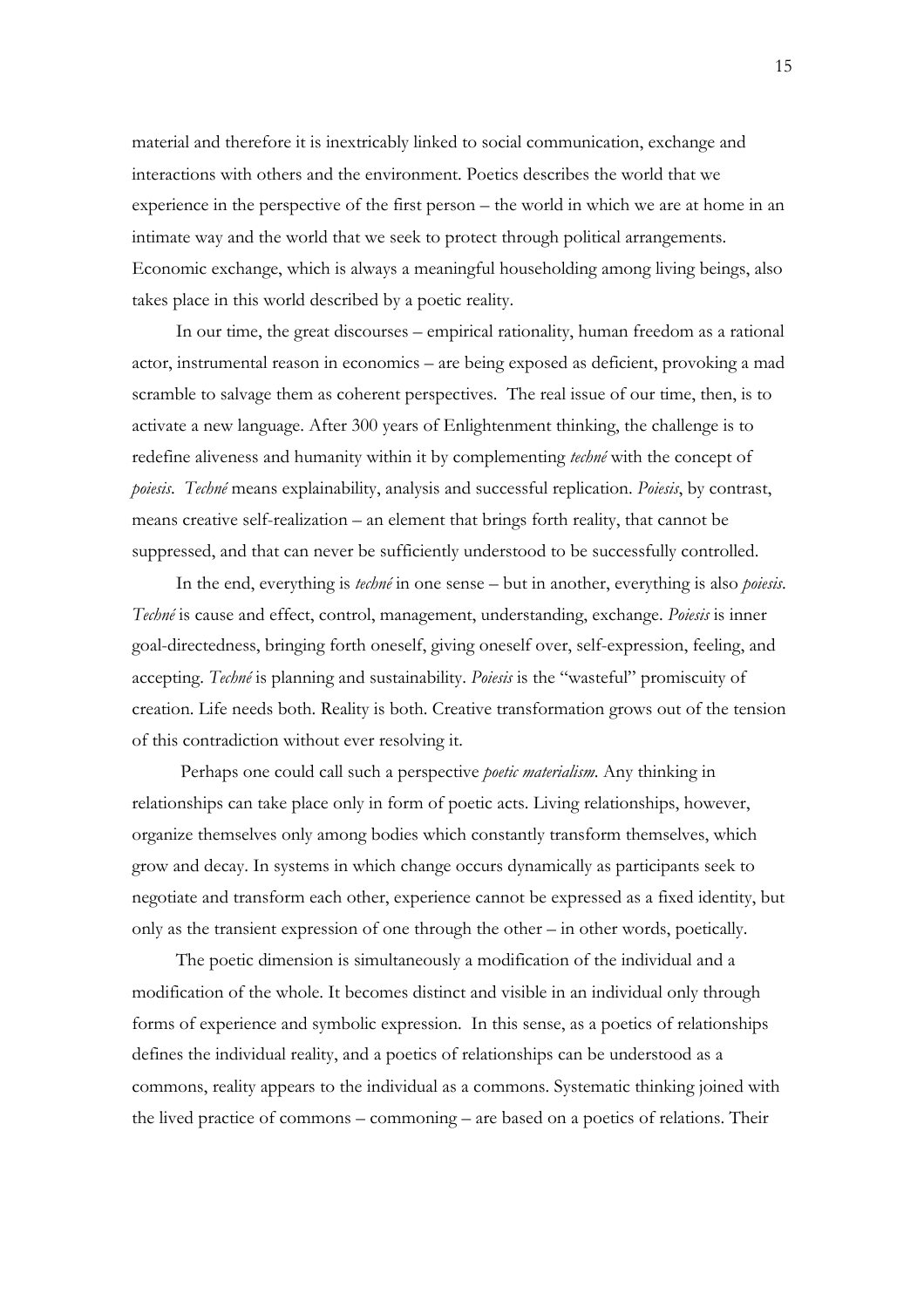idea of exchange considers both embodied things and the existential (inner) reality of meaning and feeling. All are aspects of a "creative householding" – the ability to express and experience things, which constitute the freedom that is constantly being enacted in natural history.

The idea of understanding reality through the lens of a "poetics of relation" was first formulated by the French-Carribean poet and philosopher Edouard Glissant. Glissant calls his poetics a "creolization of thinking": a mutual transformation and fertilization of self and other without clear hierarchies. Everyone involved has equal standing. They are actors and objects. They belong to themselves. And they can be means – even food – to everyone else (see Glissant 1997.

A creolization of thinking requires "peership" between empirical reality and feeling. All processes take place inside and outside an organism simultaneously; they are always conceptual and spiritual, but they are also always real in space and time. Taking the step across the abyss between the two cultures means understanding and reevaluating creative aliveness as the center of reality. Creative action is the experience of what is alive, as experienced from the inside, subjectively. One might call it "affective objectivity" – a universal and real phenomenon, but one that is also evanescent and resistant to measurement.

Indian geographer Neera Singh has shown the extent to which this emotive power encourages commoners to act and provides subjective rewards for their action. She demonstrates that villagers in rural India not only make resources more productive through their commoning with forests. They also satisfy emotional needs and "transform their individual and collective subjectivities" (Singh 2013). They are engaging in an active poetics of relating, in which the human affect and the "material world" commune with each other and alter one another.

It bears emphasizing that "collective subjectivity" extends beyond the human community to include the subjectivities of the living environment – the trees, the supportive vegetation, the birds, the flows of water, the "real" ecosystem elements that human subjectivities actually alter. Commoners, one could say, follow a *poetic reason* that has emotive substance, but also material manifestations in people's bodies, community life and local ecosystems. The poetic moment of their action manifests itself when the living forest and social community flourish together, in entangled synergy. This is something that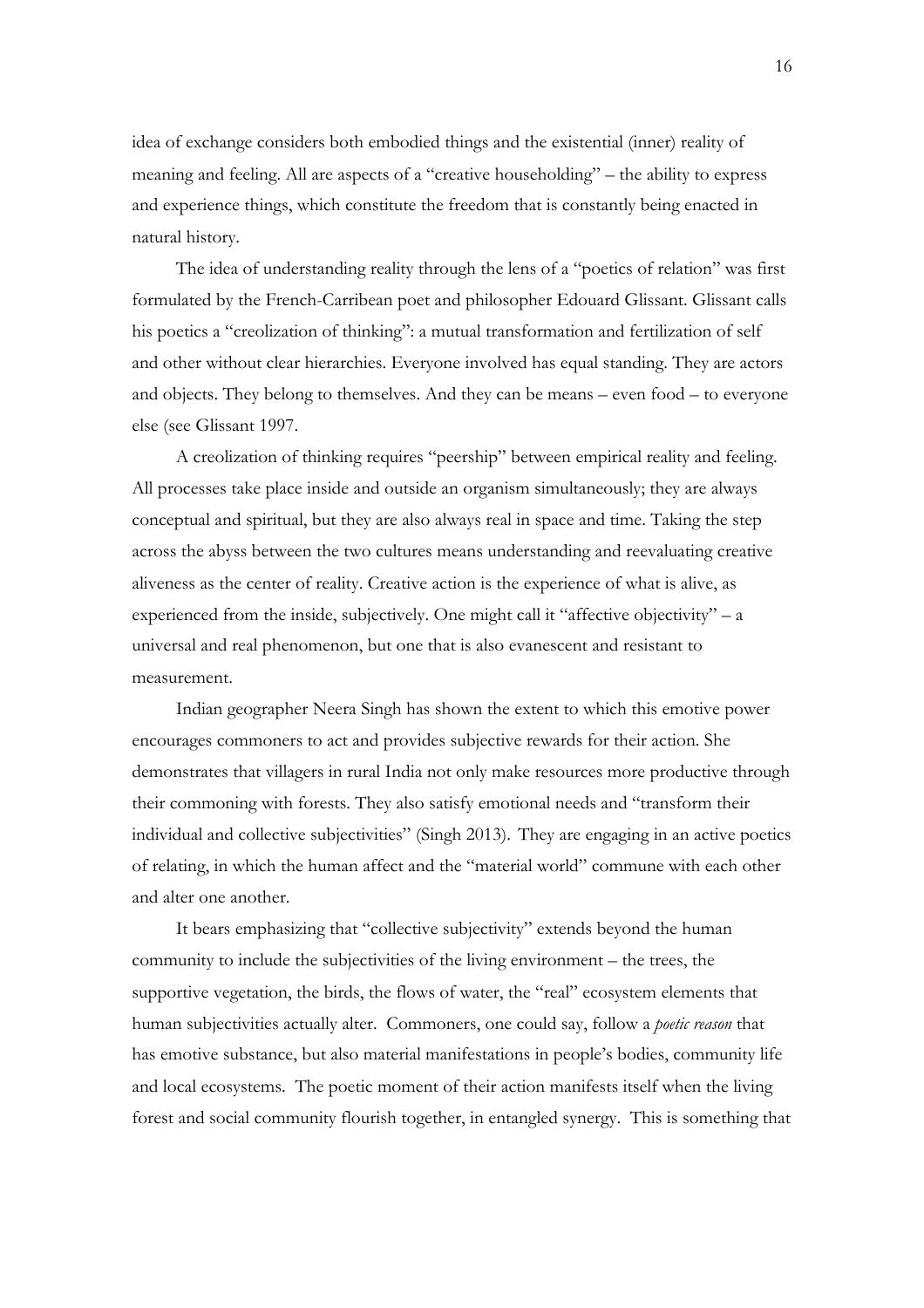can be perceived by the senses and experienced emotionally through the forest's opulent biodiversity (and yes, also measured, but the measurements will invariably fail to grasp the animating power of the human affect).

It is telling that cultures for whom participation in natural processes amounts to emotional engagement in a poetic reality, do not make the distinctions between "animate" and "inanimate" or "nature" and "culture" – dualities that are taken for granted in Western thinking. The basic affective experience of being in a lively exchange with the world, taking from it and contributing to it, is denied by the West's worldview and language: a perniciously subliminal type of enclosure.

Singh calls the psychological-emotional engagement arising from caring for a commons "emotional work." In the absence of this affective dimension, both subject and object lose their paired identities: those working on the land, say, as well as the object of such work, the animate whole. Geographers and philosophers are increasingly beginning to comprehend land and people as a lived reality – a factor of real interactions and an existential, poetic enactment.

If such a commons is colonialized – which today would mean to be reduced to a mere resource by industrial agriculture – the emotional needs of the people involved – belonging, meaning, identity – can no longer be fulfilled. This is precisely what has happened to our purportedly modern minds – a colonization of emotions that are denounced as backward, superstitious, unenlightened or unscientific. The emotional work of caring for a commons, however, is both an ecological necessity and a material reality, as well as it is a psychological need. Therefore the collapse of affect (belonging, meaning, identity) has material consequences. As human relationships to an ecosystem erode, so does respect for the ecosystem, and the ecosystem's stability. A kind of ecological death occurs, in turn, one that has both spiritual and biodiversity-related dimensions. The two depend on one another and balance one another.

In other words, *a healthy culture is co-creative interpretation of nature in all its irrepressible aliveness.* That is why subjectivity, cooperation, negotiation and irreconcilable otherness must not be seen as patterns that *only we* lay upon the world, as is currently done by most economy and culture approaches. Rather it is the other way round: Subjectivity, meaningcreation, "weak" non-causal interaction, code and interpretation are deep features of living nature. Its most basic principle comes down to the paradoxical self-realization of an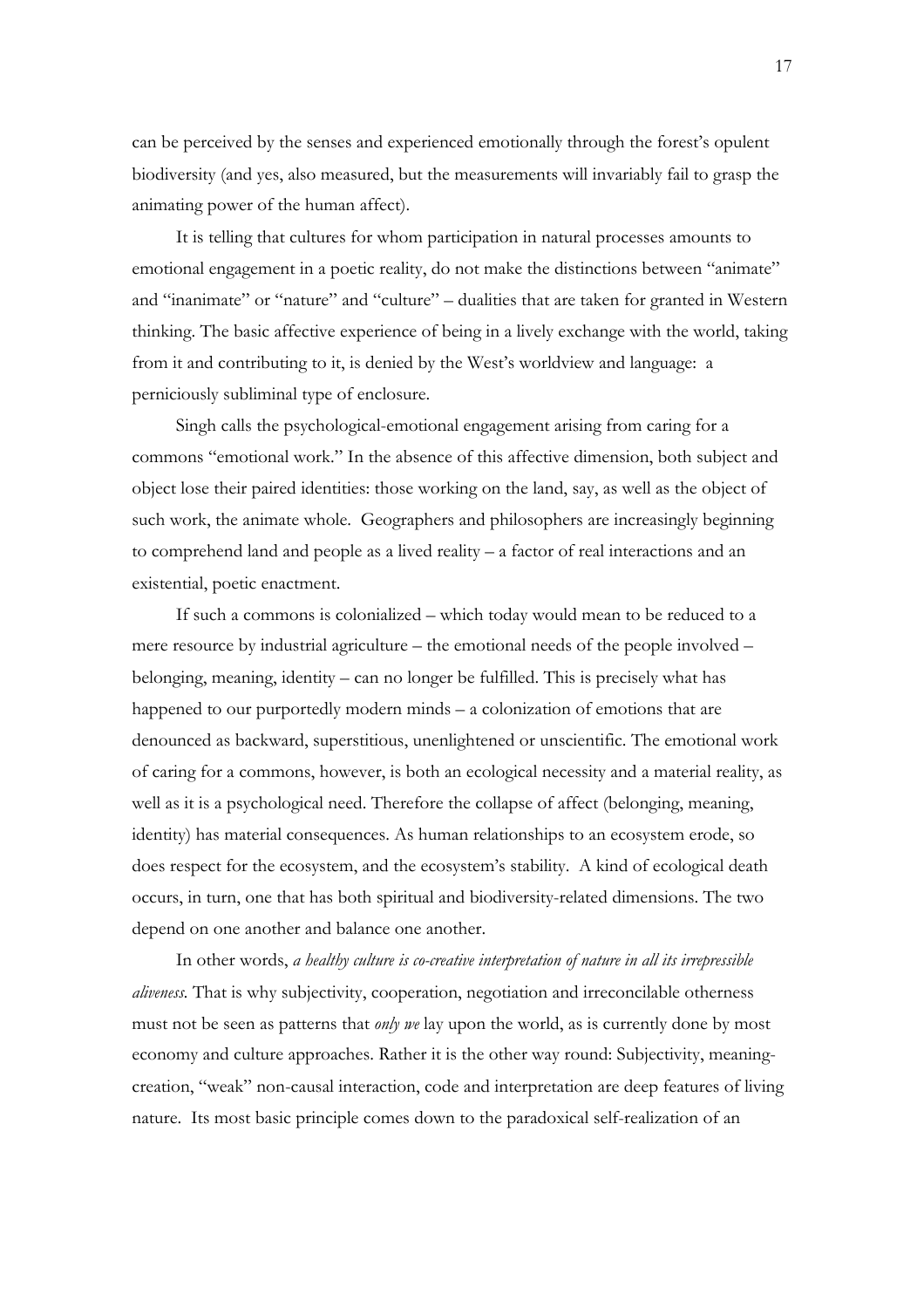individual through the whole, which at the same time is "the other" that needs to be fenced off.

Need, distance, and momentary balance in beauty: Aliveness as such is a commoning process. Perception thus becomes a co-creative commons integrating a subject concerned with care for its self and its environment – which both mutually imagine, nourish, and bring forth one another. In this perspective our deeper feelings are themselves a distinguishing feature of patterns of creative aliveness. They affect the perceptions of subjects and impel them to participate in a co-creative commons with their environment; subjects and environment actively imagine, nourish, and engender each other.

Culture therefore is not structurally different from nature in the sense that it is only human – a feature putting man apart as incommensurate with the remainder of the world. Nature, on the other hand, is not underlying human culture in a reductionist sense. Nor can all cultural structures can be explained (socio-)biologically. The causal-mechanic, efficiency-centered approach as a whole is mistaken. Nature is based on meaning, open to creative change and constantly bringing forth agents with subjective experiences. It is always creative in order to mediate the realization of the individual through the whole. Any exchange-relationship in Nature always involves both metabolism and meaning, and in this way generates feeling. Nature is a process of unfolding freedom, tapping inexhaustible creativity and intensifying experiential and expressive depth (Weber 2015).

In this sense (although not in any superficial, reductionistic pattern), culture has to be like nature. This is an idea somewhat parallel to what philosopher Theodor W. Adorno (2013) is claiming when he argues that any art worthy of its name does not copy nature's objects but rather follows its deep process of creative unfolding, freedom and "nonidentity – the impossibility of reducing an agent to just one substance, be that a causal mechanism or language-games. Culture is structurally not different from ecological exchange processes, but echoes them in the human species-specific creative forms. It expresses our own poetic interpretation of the ever-recurring theme of coping with the irresolvable paradox of autonomy and wholeness. That is why human culture cannot control and engineer nature as a passive, non-living object. Because we humans are implicated in the creative aliveness of nature, our culture must also honor our own aliveness as the best way to foster our own freedom and long-term survival. We must shape our selfhood according to the needs of a larger whole that is necessary to all life.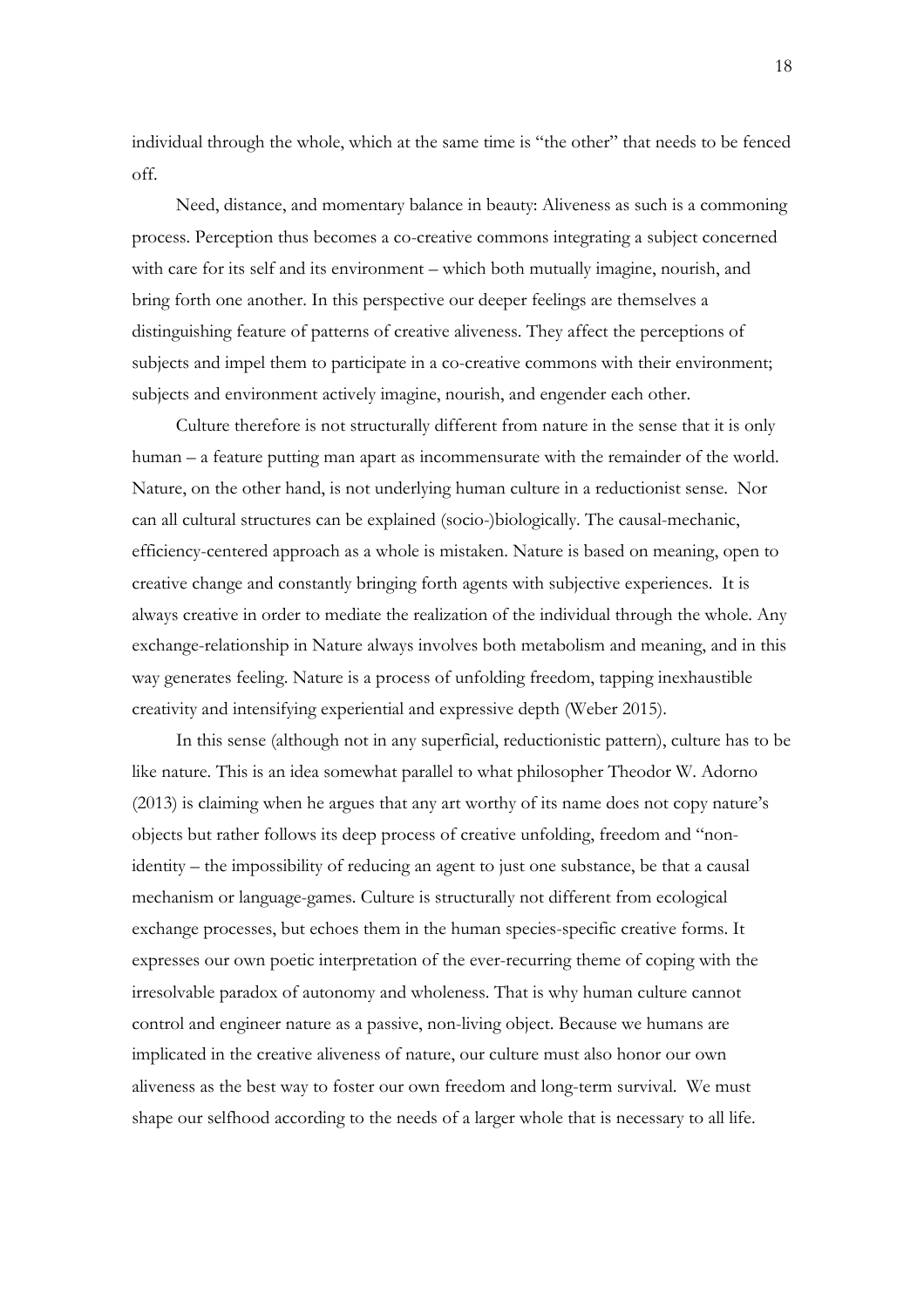Autonomy is always inscribed within a larger whole and only possible through it. Paradoxically, autonomy is possible only through relation.

Seen from this perspective, it becomes essential to adopt a *first person* viewpoint as a counterpoint to the purportedly scientific perspective of "objective reality," which is typically expressed in the *third person*. In the ontological reality that we are describing here, the first person perspective is both poetic (rich with meaning, feeling and implications for identity) while genuinely objective (material, scientifically measurable). The first person viewpoint mediates our perception with our material reality, which is only possible from the perspective of a meaning-making self (see Weber & Varela 2002 for more details). Internal, first-person insights that were ruled out by a worldview that accepts only the empirical/objective point of view – because they are not "real" in the material, physical sense – become valid. Once natural ecosystems are seen as creatively alive, it becomes necessary to complement rational thinking and empirical observation with the "empirical subjectivity" of living things, and its complement, the "poetic objectivity" of meaningful experiences. This new standpoint cannot be dismissed as a soft, vague emotion, but must be heeded as a critical genre of evolutionary intelligence.

As living organisms, we must learn to experience and describe the world "from the inside" (emotionally, subjectively, socially) while at the same time treating it as a physical reality outside of us. Poetic objectivity is a solution to the destructive dualities that since the Enlightenment have separated the human species as above and apart from "nature." Poetic objectivity represents the missing first-person-centered perspective in human culture that must act as a complement to the dominant but partial objectivist approach.

#### **Commoning as Partaking in Reality**

This essay has so far focused on the philosophical dimensions of the challenge facing humankind, but of course, the practical test is how to bring this ontological sensibility into the world and make it real. Fortunately, the social practices of creating and maintaining a commons – commoning – offer excellent opportunities for blending the subjective and objective, humanity and "nature," and for overcoming the many other dualisms that deny our creative aliveness.

The process of commoning challenges the dualisms upon which "the economy" as conventionally understood is based. It does this by enacting different roles than those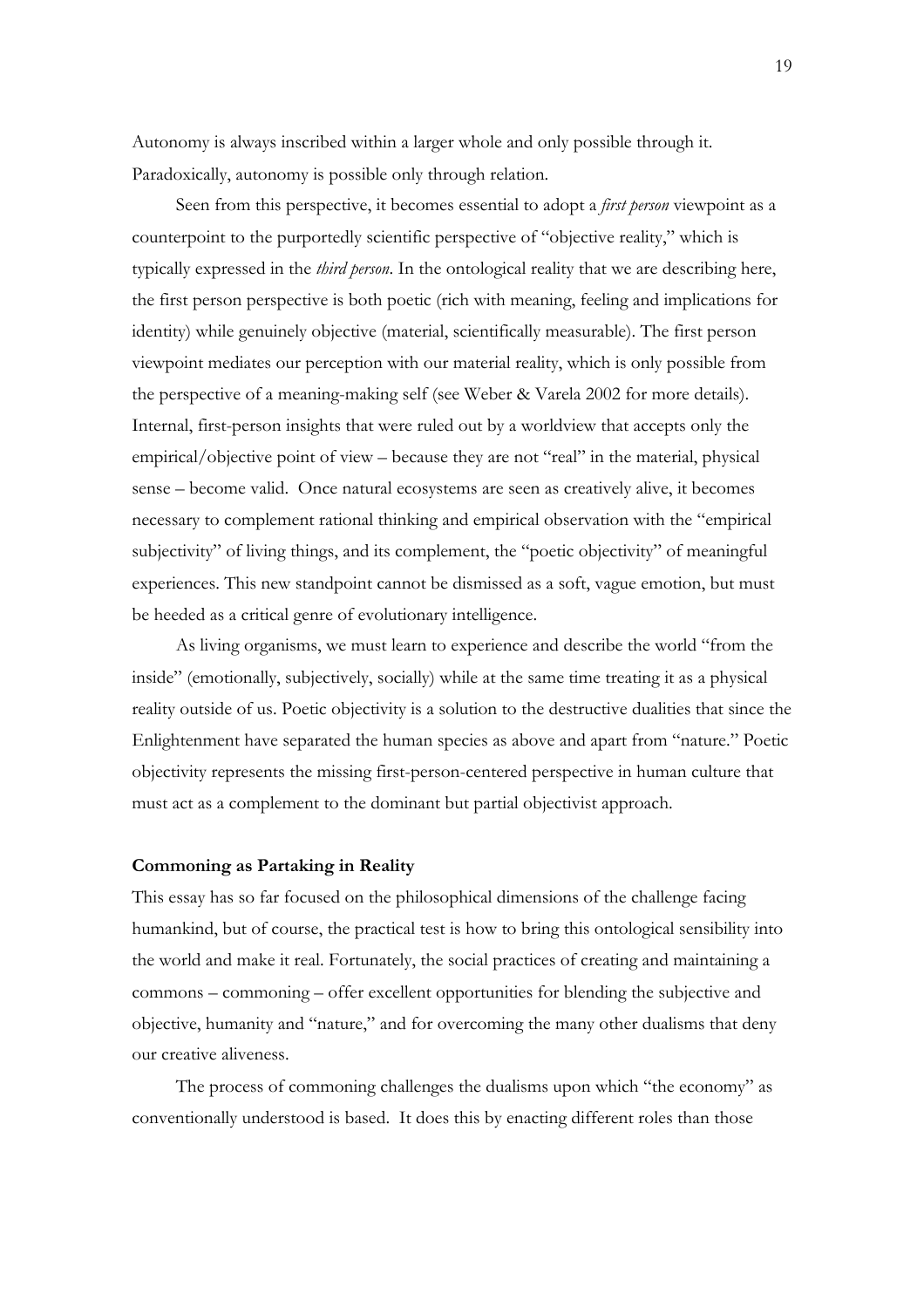ordained by neoliberal economics and policy (such as "producer" and "consumer," and "investor" and "natural resource") and by building provisioning systems that are oriented toward meeting basic needs in situated contexts, and in ways that generate a sense of life and personal integration. The point of commoning projects and policies is to restore enlivenment to the center of any economy activity, which means it must strive to reflect the shared interests of all, subjective human needs and the integrity of natural ecosystems.

This can be seen in Anne Salmond's essay in this volume (pp. \_\_\_\_), which describes how the culture of the Māori people in New Zealand expresses "the fundamental kinship between people and other life forms….They are linked together in an open-ended, dynamic set of complex networks and exchanges." The same idea is expressed by the notion of *Buen Vivir*, the idea of "good living" that people in Ecuador and Bolivia use to speak about living in mindful ways with Pachamama ("Mother Earth"), the community and one's ancestors. Needless to say, this poses serious challenges the "modernist cosmo-logic" of the nation-state and capitalist markets. Traditional and contemporary examples add to an endless numbers of human ways to relate to the Other, social and natural, and defy the artificial borders of animate and inanimate. In so doing, these forms of commoning represent identity systems "beyond nature and culture," as Collège-de-France anthropologist Philippe Descola (2013) has it.

Such patterns of commoning are not confined to people with premodern cultural roots. Even people raised in that modernist cosmo-logic of globalized industry and commerce are building commons that nourish an ontology of creative aliveness. The permaculture network is deliberately designing and engineering forms of agriculture in alignment with ecological forces. A key principles of permaculture is "integrate rather than separate," so that farming practices build relationships among those things that work together and support each other (see pp. \_\_\_\_.) For its part, the Burning Man community (see pp. \_\_\_\_) celebrates the principles of "radical inclusion" and "communal effort" in conjunction with "radical self-reliance," "participation" and "immediacy." The point is to honor the wildness within every human being while insisting upon a civil social order and sustainable relationship to the land.

The idea of *working with* the forces of nature and the social dynamics of living communities – rather than trying to deny them, bureaucratize them or forcibly overpower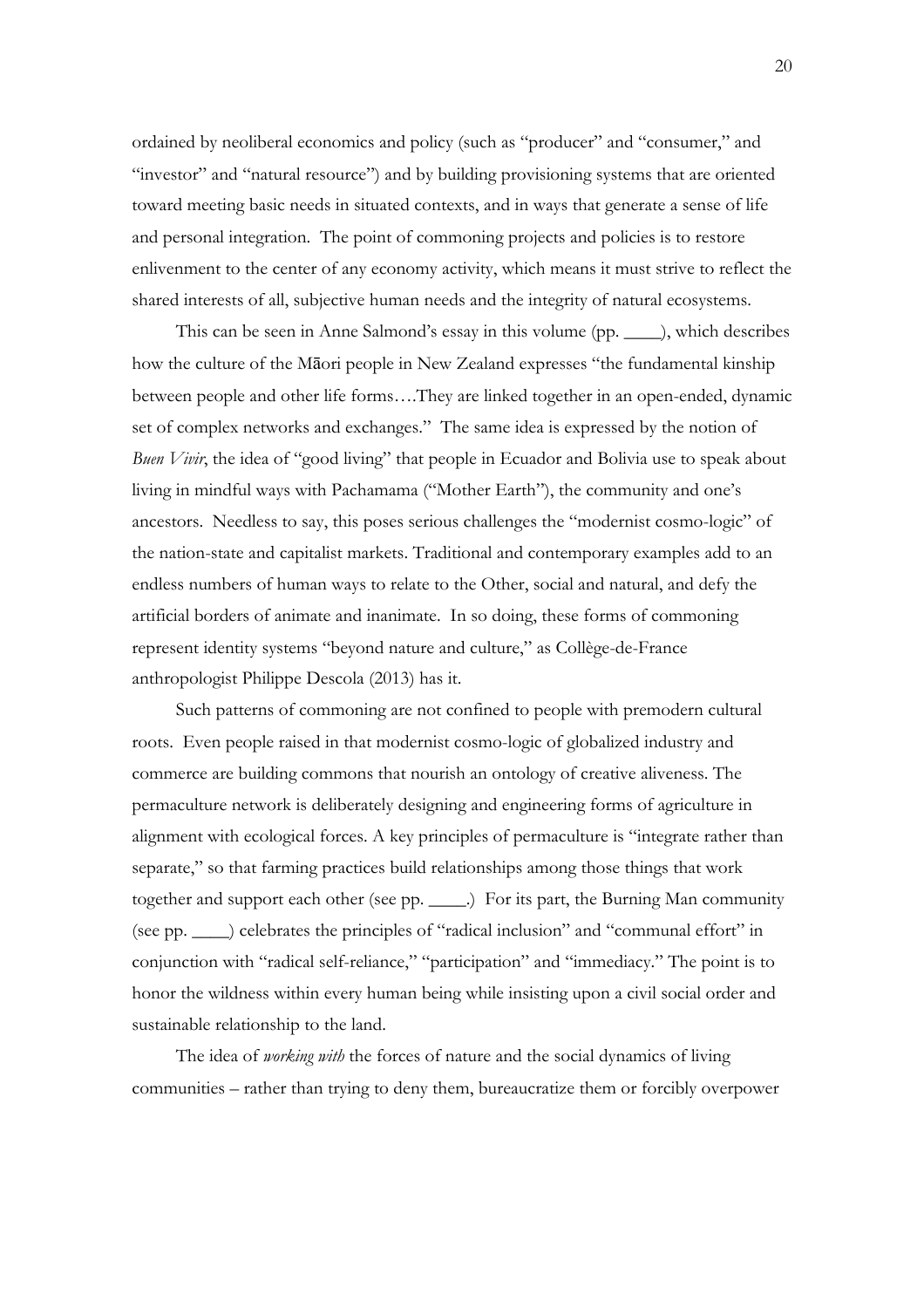them – is a key principle of commons-based governance. It is why social critics like Ivan Illich embraced the commons as a path for the spiritual re-integration of people in the face of a dehumanizing modernity. The commons helps move in this direction because it honors "affective labor" as a critical force binding people to each other, to natural systems and to earlier and future generations. The commons cultivates identity, meaning, ritual and culture among people as they work with resources to meet their everyday needs. In the process "resources" are retransformed into things that are inflected with personal and community meaning. The artful blending of the social, moral and physical into an integrated commons is what gives the commons paradigm such durability and power. It taps into wellsprings of creative aliveness in people and in so doing engenders deep satisfaction, identity, commitment, flexibility and vitality.

It is admittedly a difficult challenge for the nation-state born of ultra-rational Enlightenment principles to engineer new types of law and public policy to recognize and support commoning. The cosmo-logic of a liberal, modernist polity has trouble understanding the efficacy or desirability of governance based on subjective feelings, locally rooted knowledge and singular historical relationships; the bureaucratic state prefers to govern with universalized abstractions and atomized individuals shorn of their histories and contexts. Paradoxically, this is arguably why the nation-state and bureaucratic organizations are increasingly losing the loyalty, respect and commitment of people – their remote, impersonal modes of governance have become indifferent to the creative aliveness that human beings need and invariably seek.

The idea of citizen/consumers interacting with the market/state duopoly to advance their self-interests corresponds to the individual seeking to act smartly and efficiently to be a sovereign agent using all available resources to build up an identity and resilient self. When personal identity is regarded from this standpoint, it naturally follows that other subjects, human or otherwise, to whom the self becomes attached, are legitimately seen as mere resources for advancing one's interests. Relationships in this picture become solely a means to a selfish end, a way of functionalizing the Other, rather than open-ended, imperfect processes of transformative exchange

This may also be why so many commoners working on open networks – e.g., open source software, open design and production, open source agriculture, and much else – are outflanking markets that prize predictable financial gains over all else. Businesses may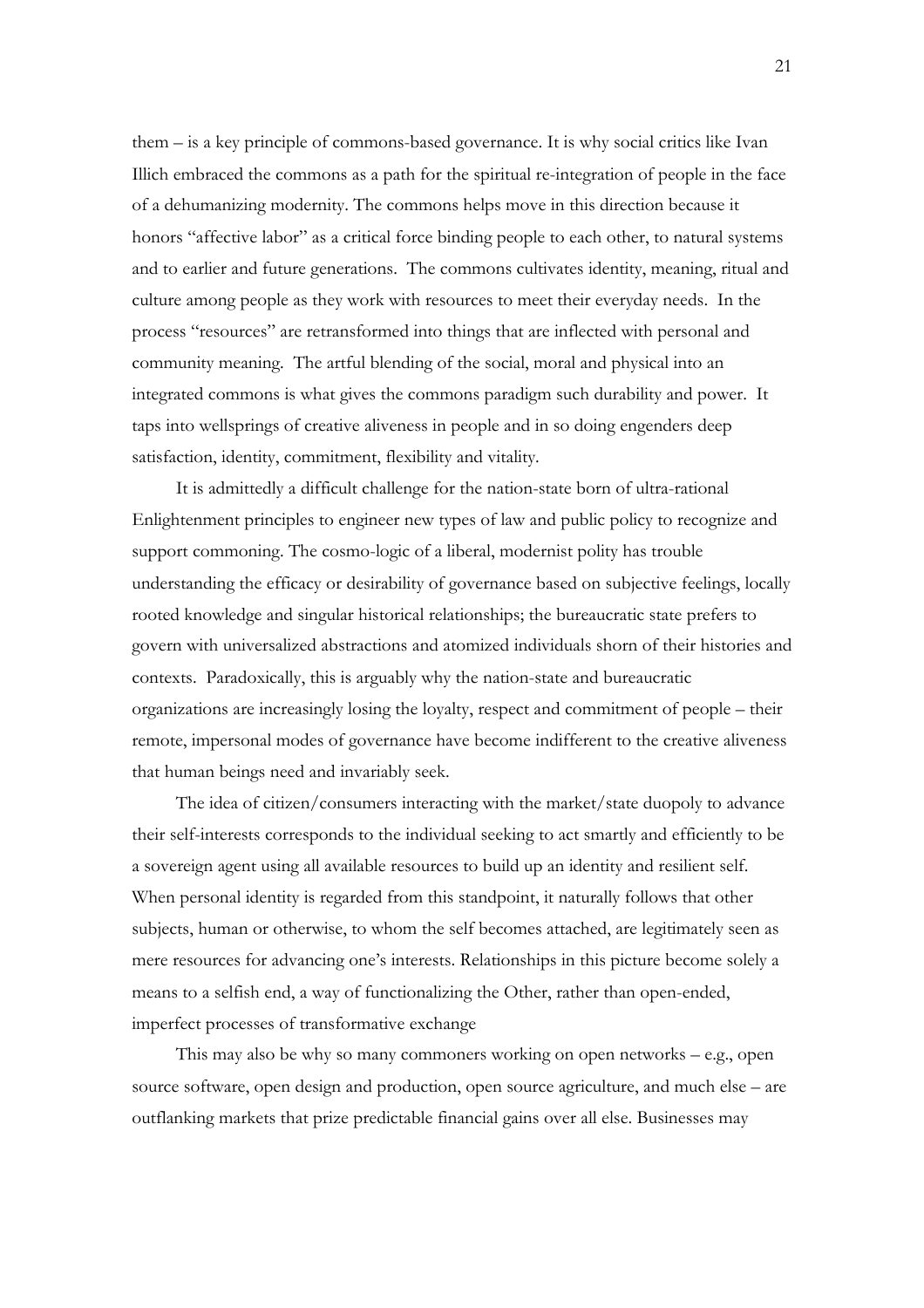recognize the abundance that can be produced through common-based peer production, which necessarily draws upon people's creative aliveness – but they are structurally designed to enclose the commons because of their ontological commitment to the subject/object division which is perfectly executed by money. Money is a means to objectify and separate. Putting a price on something reduces self-contained purpose to mere function. Therefore cash-based relationships generally disdain the value of "affective labor" and long-term commitments. Through its deep alliance with markets, the state generally colludes in denying the ontological reality of living systems despite the existential catastrophes that are now raining down on the entire planet, notably in the form of climate change.

The guardians of the state and "free market" would do well to admit their own structural limitations and legally recognize commons as a salutary form of governance. But as products of modernity and its cosmo-logic, the Market/State is mostly unable to participate as a respectful peer in the natural history of the planet; it is unwilling to acknowledge creative aliveness as an ontological foundation of reality.

It is telling that many proponents of the Anthropocene who interpret it as an epoch of world-gardening and technological stewardship over the biosphere – such as Shellenberger & Nordhaus (2013) and Marris (2013) – celebrate ultra-neoliberal freemarket approaches as the best way to organize human interactions with the rest of the biosphere, and to distribute and allocate goods, and make sense of the world. They hail market creativity as the key force for inventing planet-healing technologies. This alone confirms that the postdualism of the Anthropocene is in fact still entirely anthropocentric; we are still enacting Enlightenment principles, but this time it hides behind a different mask.

This is why the tendency of certain sustainablity thinkers to hail "green economy" ecological economics and "green accounting" is questionable. To "factor in" natural services may be a quick, expedient amendment and it may in fact help otherwiseendangered ecosystems. Still, it deeply misunderstands the nature of our relationship with reality. As explained above, it fails to recognize that any exchange process is always and inevitably happening on many entangled, mutually dependent levels that reciprocally cocreate one another, from the physiological to the spiritual. In a reality that consists of a dynamic and mutual unfolding of transformative relations, or existential commoning, that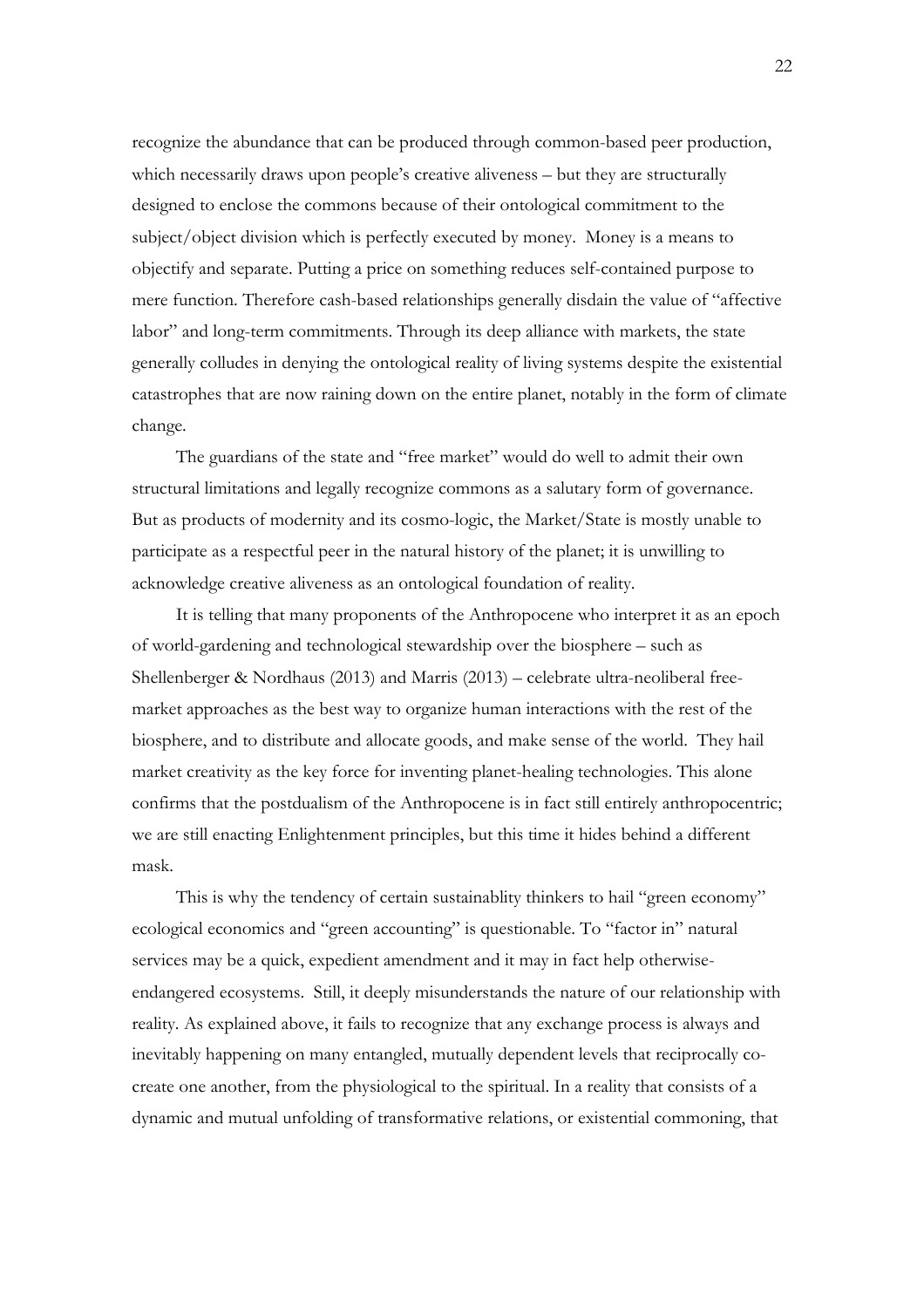inescapably transforms both sides of an exchange, an economics and policy regime based on anthropocentric dualisms, including "posthumanism," can never truly heal.

#### **Epilogue: The Affirmation of Belonging**

Modernity has sought human emancipation from nature by dominating it. The thinkers of the Anthropocene and posthumanism strive to put an end to this stance – but they continue (tacitly) to separate humans from the rest of reality. In contrast, the poetic materialism of Enlivenment outlined here, which expresses itself in successful processes of commoning, sees humans and "nature" as inextricably entangled in an exchange of mutual responsibilities, materially and culturally. The sharing of creative principles is both material and symbolic. It accepts that aliveness is a defining principle of nature just as for all species, one of which is *Homo sapiens*. The principles of exchange include physical embodiment, cocreativity with other living creatures, birth through death, mutual transformation through commoning, and the paradox that every connection is also a separation – because to connect a separation is needed in the first place. It is a oneness achieved through the conjunction of two distinct unities. Identity is not wholeness, but "interpenetration," as the Canadian literary critic Northrop Frye would have put it.

The Anthropocene as a reconciliation of humans and nature will function only if we grasp that we *are* "nature" because we share aliveness with every being, and that creative aliveness is the underlying character according to which reality unfolds. We are transient transformations in a larger process defined by of material/semiotic referentialities. Viewed in this light, reality is revealed as a commons of those perceiving and those perceived, and their ongoing interactions. Its objectivity is not simply an academic discourse. Nor is it invented or constructed by human culture. Instead, reality is both a way of describing the world as it is and as a set of experiential practices. Like Aristotle's ethical ideal of a mediation between the "wise and the many" (Nussbaum 2001), the ontology of the world is never fixed and unequivocal; it is always process, always birth, always becoming. The goal lies in participating in the enterprise of creative aliveness in order to make the world more real.

After the sun has set in Sant'Andrea off Elba, the thunderstorm, gray and violet, has moved on toward Corsica. The sea simultaneously mirrors the colors of the atmosphere and shakes them off, while its choppy suit of armor takes on every hue: turquoise, sky blue,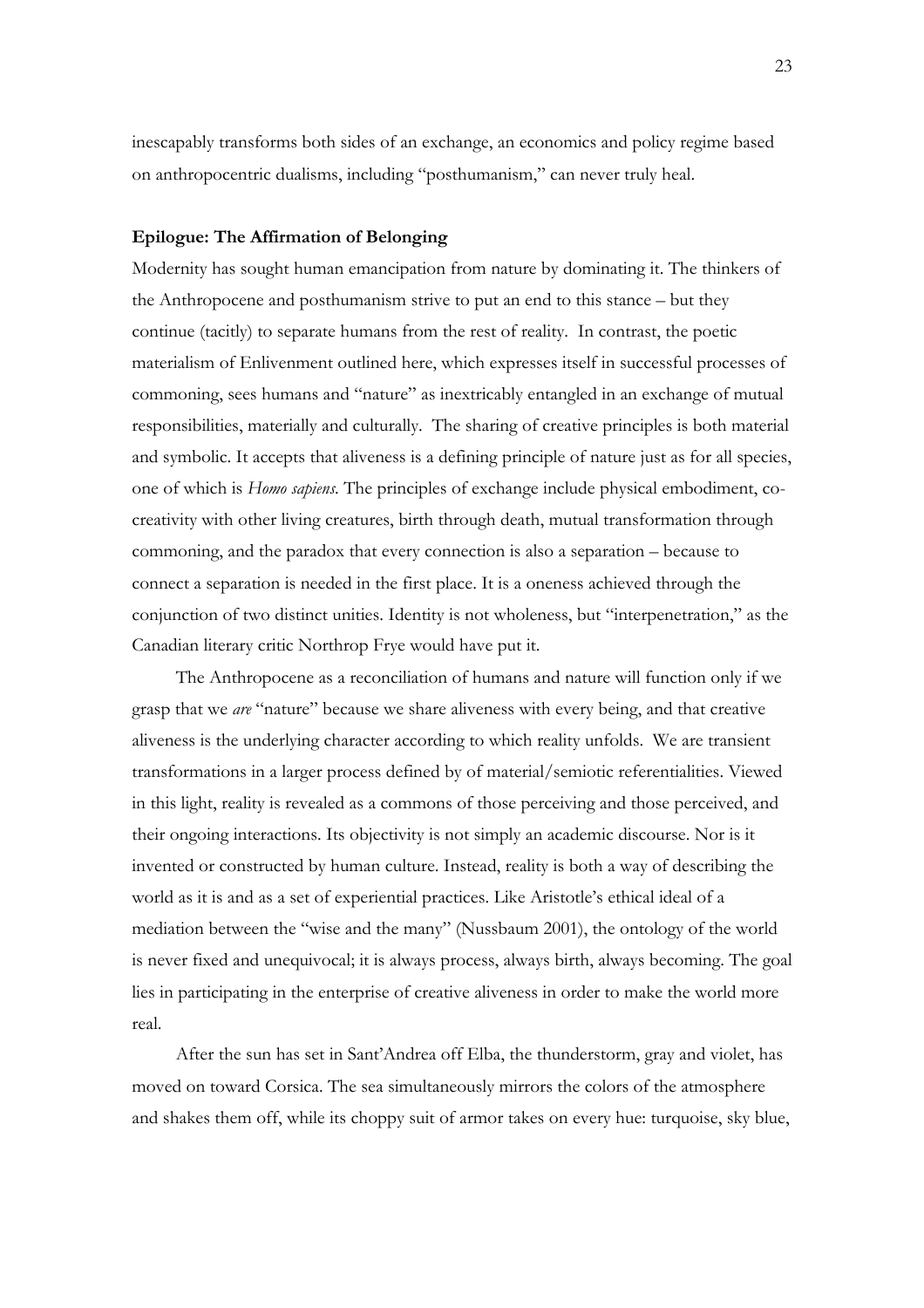gray, orange, violet, ultramarine. The ocean has no colors, it has nothing but energy. The ocean is the "wine-dark sea" that Homer celebrated in song, the power that enables the actualization of living things. It is a power that makes things more real and that lends itself to everyone who carries it further and transforms it.

We can overcome the misunderstanding of the Anthropocene that celebrates itself as the "era of humans." To do so, however, we need an attitude of inclusivity, of mutual acceptance between attitudes, bodies, identities and sensations. We need the affirmation of belonging and a willingness to engage in an ongoing negotiation within a reality that we recognize as a commons. We can adapt our behaviors to its ongoing transformations and amalgamation. Since this is the inescapable existential reality of life itself, we must acknowledge that the fertile wild ultimately cannot be denied, suppressed or enclosed without a profound constriction on our own freedom.

**Andreas Weber** *is a biologist, philosopher and book and magazine writer based in Berlin, Germany. His longstanding interest is how human feeling, subjectivity and social identity are related to biological worldmaking and cognition. Weber proposes a "Poetics of Nature" or "Biopoetics" to overcome the mindbody gap and to stop treating the biosphere as dead matter. He recently published* Enlivenment: Towards a Fundamental Shift in the Concepts of Nature, Culture and Politics *(Heinrich Böll Foundation 2013), and* Healing Ecology: Finding the Human in Nature *(New Society Publishers, 2015).*

Special thanks to David Bollier for inspiration, corrections and support particularly for the section on Commoning.

#### **References**

Adorno, Theodor W. 2013. *Aesthetic Theory*. New York: Bloomsbury.

Alphandéry, Claude et al. 2014. *Abridged version of the Convivialist Manifesto***,**  http://lesconvivialistes.fr.

Benasayag, Miguel and Gérard Schmit. 2007. *L'epoca delle passioni tristi*. Milano: Feltrinelli. Bilgrami, Akeel et al. 2013. "The Anthropocene Project: An Introduction". Haus der Kulturen der Welt, Berlin.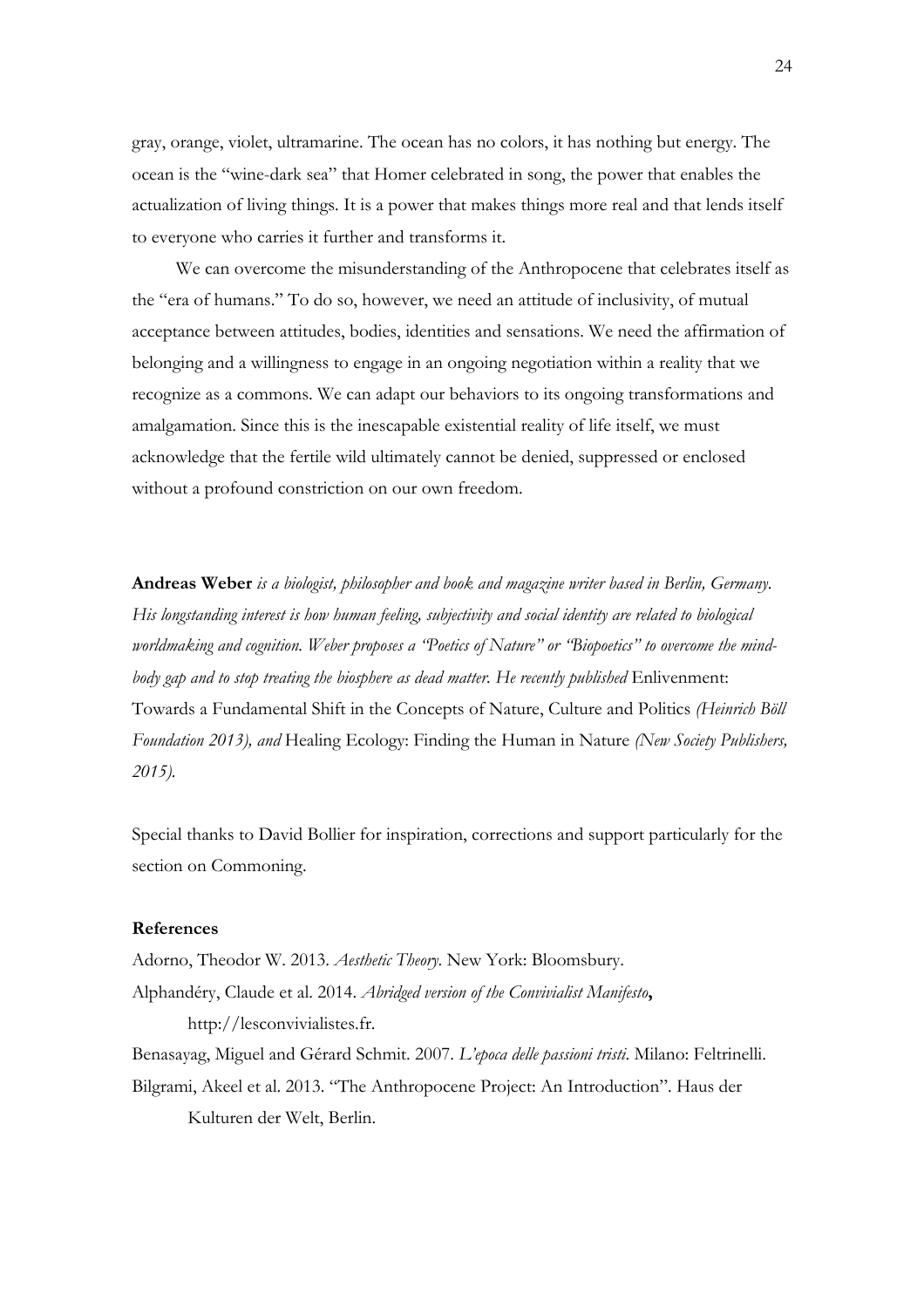- Bollier, David. 2014. *Think like a Commoner. A Short Introduction to the Life of the Commons.*  Gabriola Island, BC: New Society Publishers.
- Buber, Martin. 1937. *I and Thou*. Eastford, CT: Martino (2010 Reprint of the original American edition).
- Crutzen, Paul J. and E. Stoermer. 2000. "The 'Anthropocene'." Global Change Newsletter 41, S. 17–18.
- Descola, Philippe. 2013. *Beyond Nature and Culture.* Chicago: Chicago Univ. Press.
- Ferrando, Francesca. 2013. "Posthumanism, Transhumanism, Antihumanism, Metahumanism, and New Materialisms: Differences and Relations". *Existenz* 8 (2): 26-32.
- Frye, Nortrop. 1991. *Double Vision. Identity and Meaning in Religion*. Toronto: Toronto UP.
- Glissant, Édouard. 1997. *Poetics of Relation*. East Lansing: Michagan State UP.
- Hardt, Michael and Antonio Negri. 2009. *Commonwealth*. Harvard University Press, Harvard Mass.
- Johns, David. 2014. "With Friends Like These, Wilderness and Biodiversity Do Not Need Enemies." In: George Wuerthner, Eileen Crist, Tom Butler, Hg.: *Keeping the Wild. Against the Domestication of the Earth*. Washington et al.: Island Press.
- Kidner, David W. 2014. "The Conceptual Assassination of Wilderness." In: Wuerthner et al. 2014, op. cit.
- Marris, Emma. 2013. *The Rambunctious Garden: Saving Nature in a Post-Wild World*. New York: Bloomsbury.
- Morin, Edgar. 2001. *L'identité humaine. La methode, tome 5, L'humanité de l'humanité*. Paris: Seuil.
- Nussbaum, Martha. 2001. *The Fragility of Goodness: Luck and Ethics in Greek Tragedy And Philosophy*. Cambridge, MA.
- Schäfer, Lothar. 1993. *Das Bacon-Projekt*. Frankfurt am Main: Suhrkamp.
- Shellenberger, Michael and Ted Nordhaus, 2011. "Evolve. The Case for Modernization as the Road to Salvation.". In Dies, *Love Your Monsters. Postenvironmentalism and the Anthropocene.* Oakland, CA: The Breakthrough Institute.
- Singh, Neera M. 2013. "The affective labor of growing forests and the becoming of environmental subjects: Rethinking environmentality in Odisha, India." *Geoforum* 47:189–198.